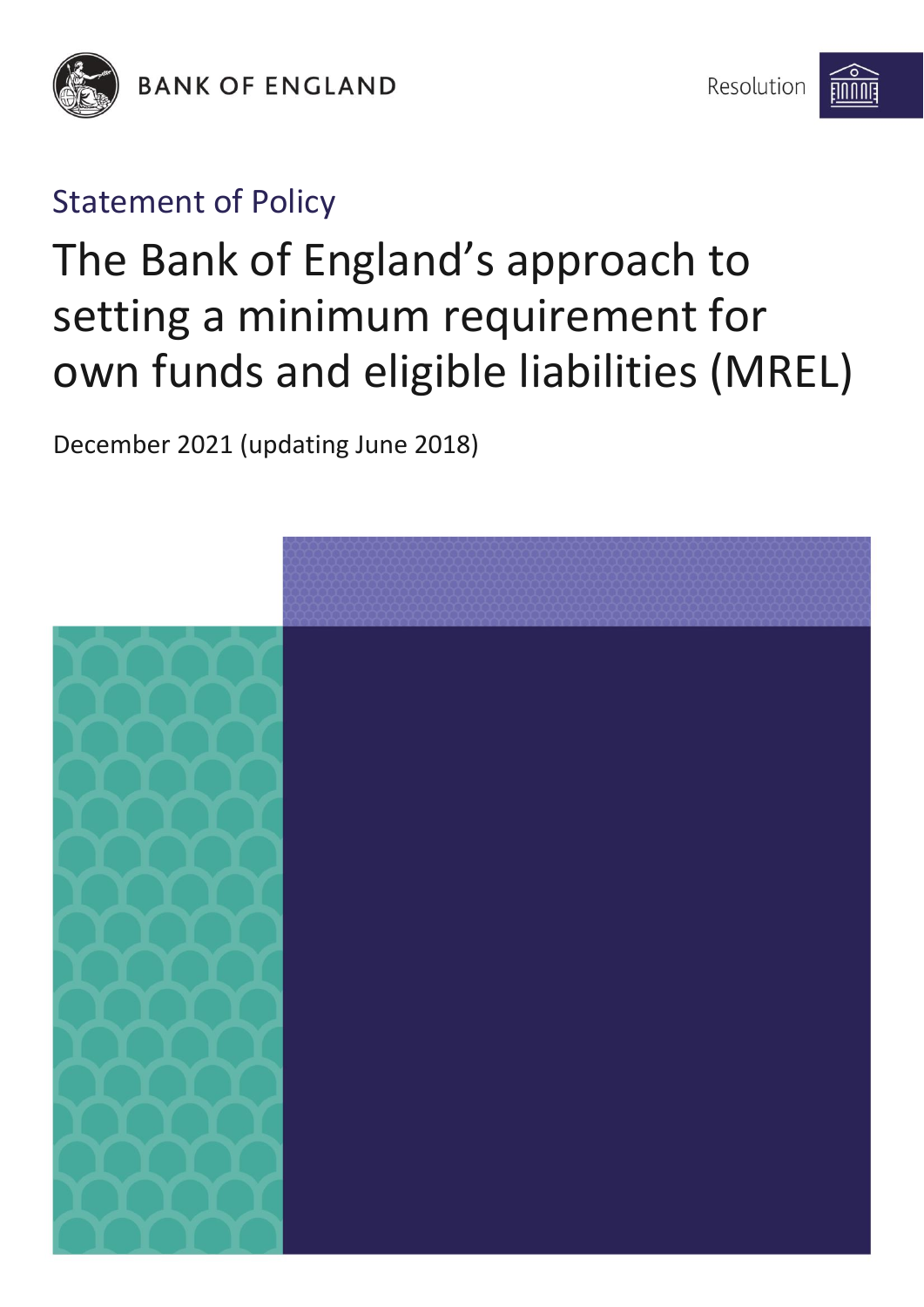

Statement of Policy

## The Bank of England's approach to setting a minimum requirement for own funds and eligible liabilities (MREL)

December 2021 (updating June 2018)

This document contains the Bank of England's policy for exercising its power to direct relevant persons to maintain a minimum requirement for own funds and eligible liabilities (MREL) under section 3A(4) and (4B) of the Banking Act 2009.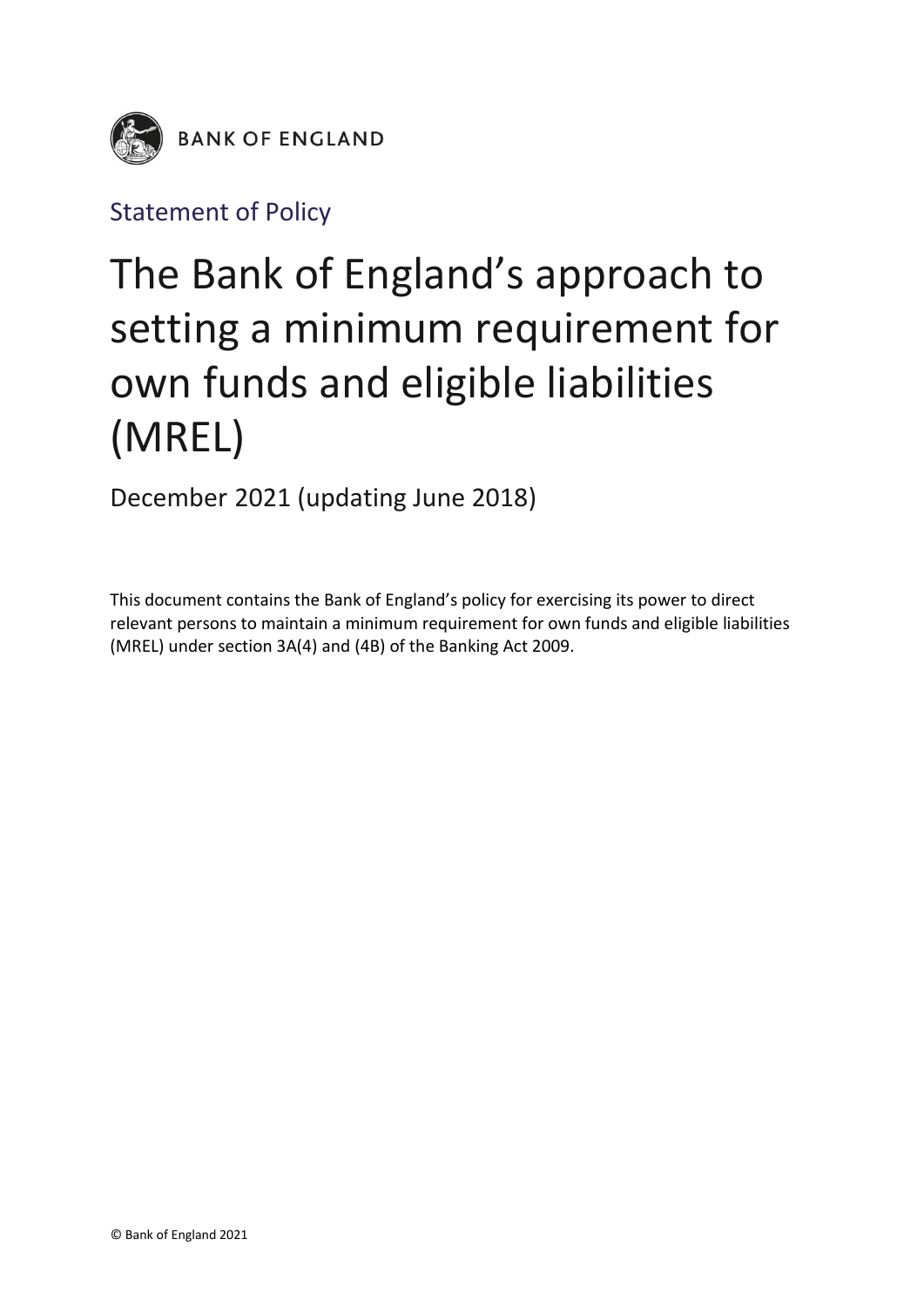## **Contents**

## **[Statement of Policy: The Bank of England's approach to setting a](#page-3-0)  [minimum requirement for own funds and eligible liabilities](#page-3-0) 1**

| $\mathbf 1$    | Background and statutory framework      | 1  |
|----------------|-----------------------------------------|----|
| $\overline{2}$ | Definitions and interpretation          | 3  |
| 3              | <b>Framework for setting MREL</b>       | 4  |
| 4              | Resolution strategies and external MREL | 5  |
| 5              | External MREL instrument eligibility    | 8  |
| 6              | MREL in the context of groups           | 10 |
| 7              | <b>Internal MREL</b>                    | 12 |
| 8              | Internal MREL instrument eligibility    | 15 |
| 9              | <b>Transitional arrangements</b>        | 18 |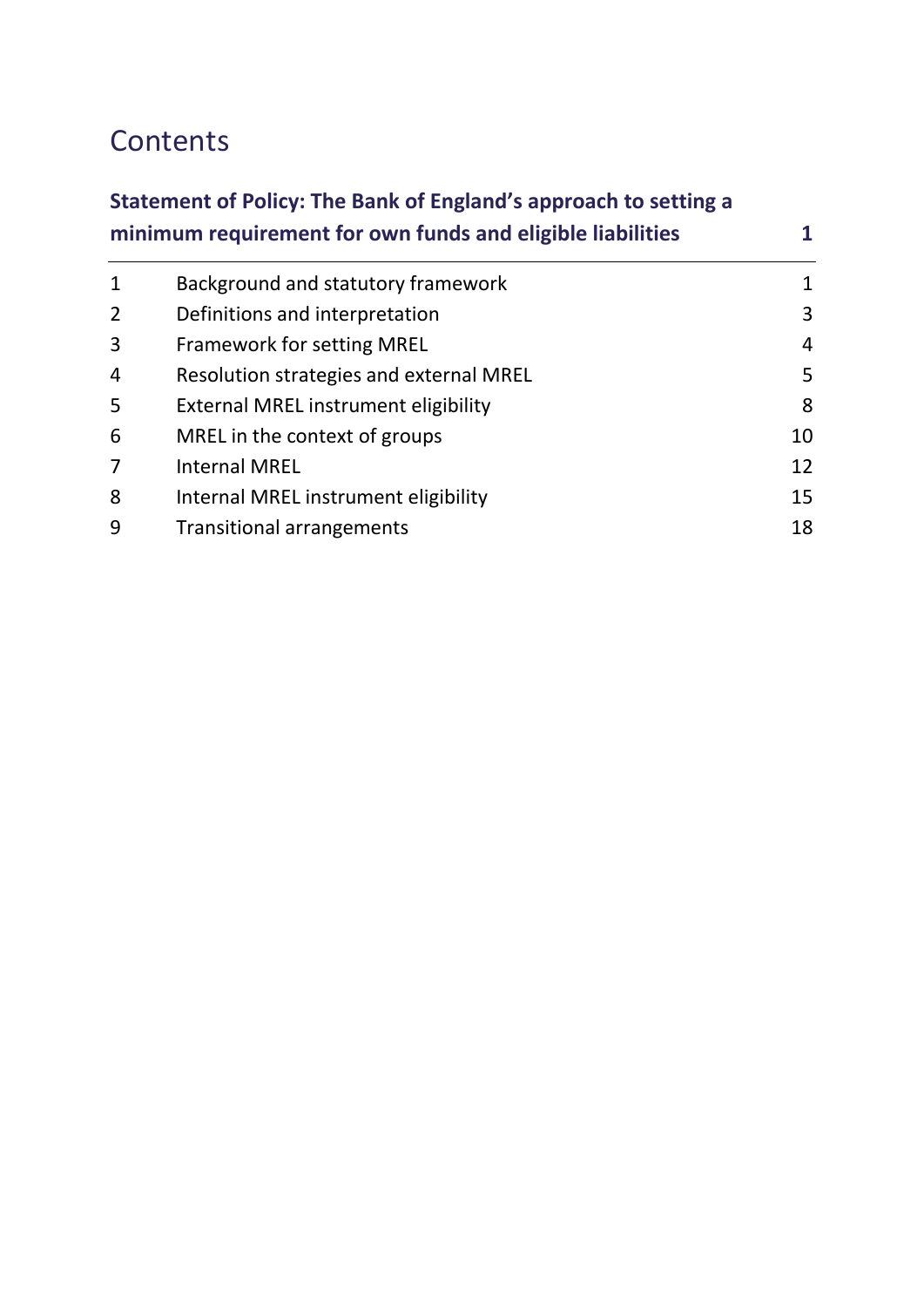# <span id="page-3-0"></span>Statement of Policy: The Bank of England's approach to setting a minimum requirement for own funds and eligible liabilities

## <span id="page-3-1"></span>**1 Background and statutory framework**

1.1 This Statement of Policy is issued by the Bank of England (the Bank), as UK resolution authority, under section 3B (9) of the Banking Act 2009 as amended (the Banking Act). The Statement of Policy sets out how the Bank expects to use its power to direct a 'relevant person' to maintain a minimum requirement for own funds and eligible liabilities (MREL).

- 1.2 A 'relevant person' means:
- (a) an institution<sup>1</sup> authorised for the purpose of the Financial Services and Markets Act 2000 (FSMA) by the Prudential Regulation Authority (PRA) or Financial Conduct Authority (FCA);<sup>2</sup>
- (b) a parent of such an institution which (i) is a financial holding company or a mixed financial holding company; and (ii) is established in, or formed under the law of any part of, the United Kingdom; or
- (c) a subsidiary of such an institution or of such a parent which (i) is a financial institution<sup>3</sup> authorised by the PRA or FCA; and (ii) is established in, or formed under the law of any part of, the United Kingdom.

1.3 The Bank is required to set MREL for all institutions. MREL must be set on both an individual institution and group consolidated basis. The Bank may set MREL for certain types of other relevant persons in an institution's group, specifically those entities listed under (b) and (c) above. As required by the Bank Recovery and Resolution (No.2) Order 2014 (the No.

<sup>1</sup> In this Statement of Policy, the term 'institution' means UK-incorporated banks, UK-incorporated building societies and investment firms in scope of the UK's special resolution regime pursuant to section 258A of the Banking Act. From 1 January 2022, subject to Parliamentary approval of The Financial Services Act 2021 (Prudential Regulation of Credit Institutions and Investment Firms) (Consequential Amendments and Miscellaneous Provisions) Regulations 2021, investment firms which are regulated only by the Financial Conduct Authority will be removed from the provisions related to the special resolution regime set out in the Banking Act.

References in this Statement of Policy to an 'institution' shall, in general and unless otherwise stated, be taken to also include 'relevant persons'.

<sup>&</sup>lt;sup>2</sup> The PRA and FCA are the UK competent authorities. According to article 2 of the No. 2 Order 'competent authority' means the supervisor of an authorised person under FSMA.

<sup>&</sup>lt;sup>3</sup> The term 'financial institution' has the meaning given by article 4 (1) (26) of Regulation 575/2013/EU as it forms part of retained EU law.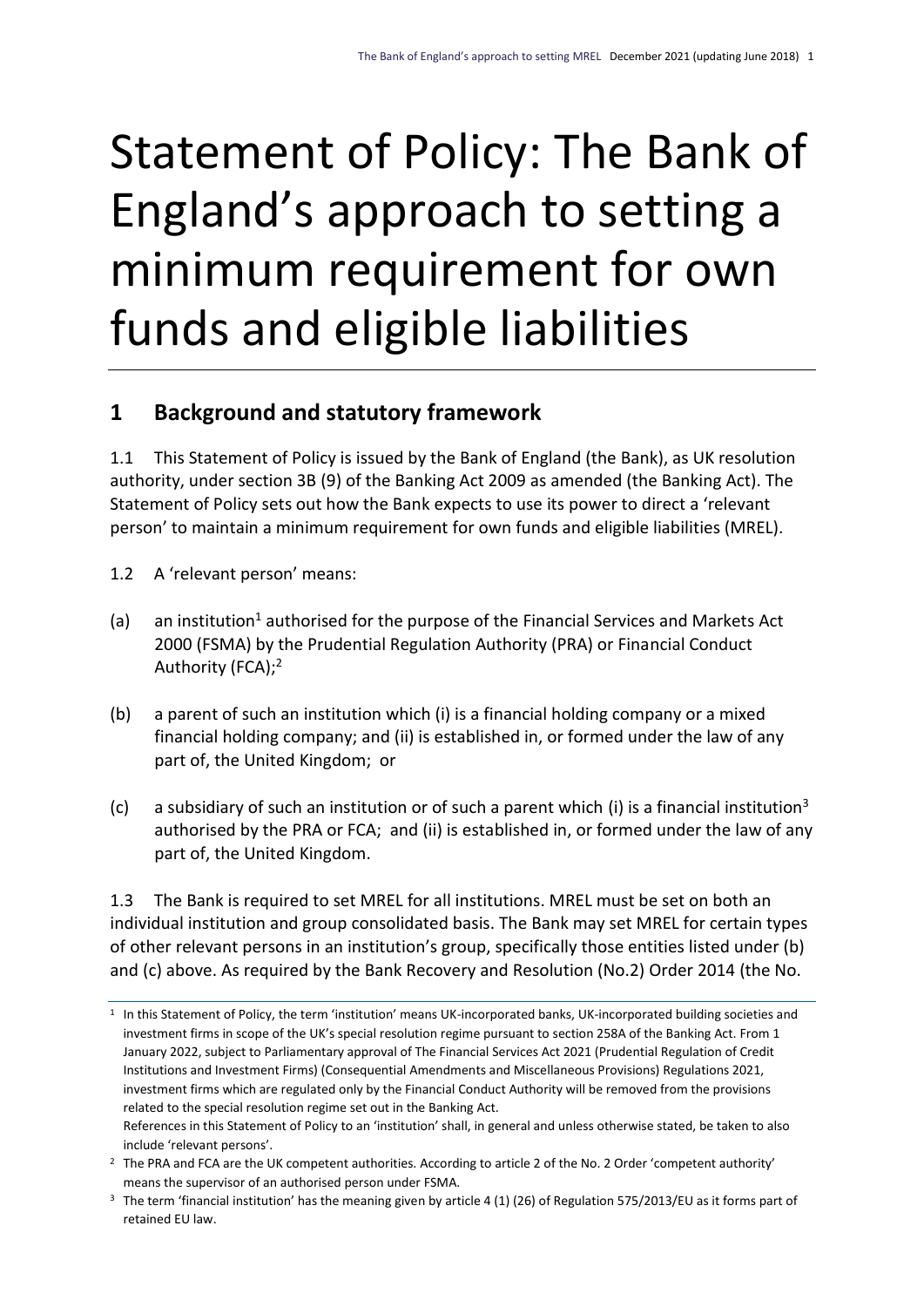2 Order), the Bank will use its power of direction pursuant to section 3A (4) and (4B) of the Banking Act to set MREL, in consultation with the PRA or FCA. References in this Statement of Policy to a 'group' means any group comprising one or more entities referred to in paragraph 1.2 above, whether established and authorised in the United Kingdom or elsewhere.

1.4 MREL must be set in line with the provisions of the No. 2 Order and the retained EU law version of the European Commission Delegated Regulation (EU) 2016/1450, referred to as the MREL UK Technical Standards or MREL UKTS. The Bank will also consider the Financial Stability Board's total loss-absorbing capacity (TLAC) standard (FSB TLAC standard) when setting MREL.

1.5 The No. 2 Order requires the Bank to set MREL on the basis of the following criteria, which are further specified in the MREL UKTS:<sup>1</sup>

- (a) the need to ensure that the institution can be resolved by the application of the stabilisation powers including, where appropriate, by making special bail-in provision within the meaning of section 48B of the Banking Act 2009, in a way that meets the special resolution objectives set out in section 4 of the Banking Act (resolution objectives);
- (b) the need to ensure, in appropriate cases, that the institution has sufficient eligible liabilities to ensure that, if mandatory reduction provision within the meaning of section 6B of the Banking Act or special bail-in provision were made, losses could be absorbed and the capital ratio and, as applicable, the leverage ratio of the institution could be restored to a level necessary to enable it to continue to comply with the conditions for authorisation under Part 4A of the Financial Services and Markets Act 2000 (FSMA), to continue to carry out the activities for which it is authorised and to sustain sufficient market confidence in the institution or entity;
- (c) the need to ensure that, if the resolution plan anticipates that certain classes of eligible liabilities might be excluded from bail-in under section 48B(10) of the Banking Act or that certain classes of eligible liabilities might be transferred to a recipient in full under a partial transfer, the institution has sufficient other eligible liabilities to ensure that losses could be absorbed and the capital ratio and, as applicable, the leverage ratio of the institution could be restored to a level necessary to enable it to continue to comply with the conditions for authorisation and to continue to carry out the activities for which it is authorised;
- (d) the size, the business model, the funding model and the risk profile of the institution;
- (e) the extent to which the failure of the institution would have adverse effects on financial stability, including due to its interconnectedness with other institutions or with the rest of the financial system, through contagion to other institutions.

<sup>1</sup> In accordance with the MREL UKTS, the Bank may reduce MREL to take account of the amount which the UK deposit guarantee scheme is expected to contribute to the financing of the preferred resolution strategy.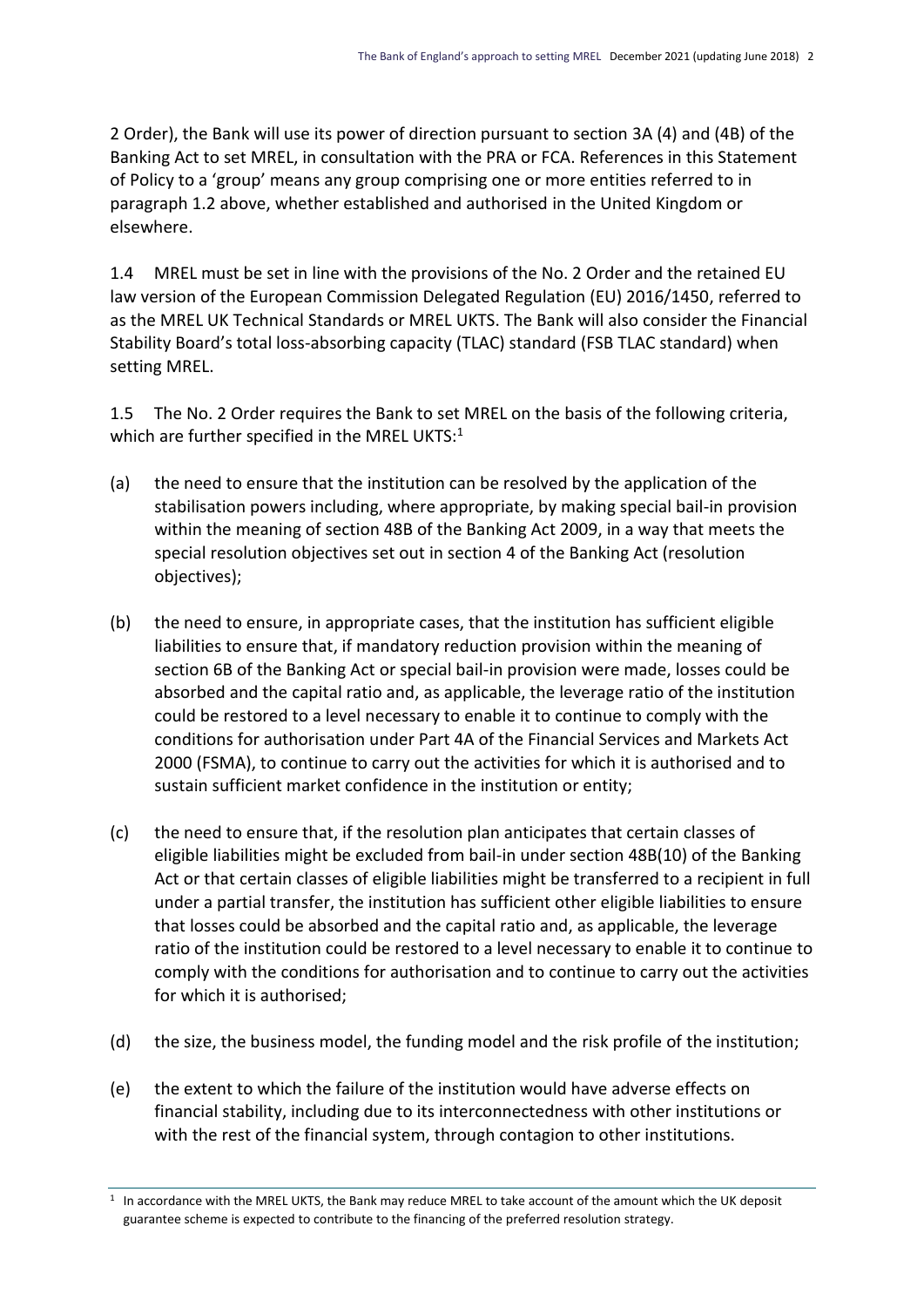1.6 MREL is an institution-specific requirement, and the Bank will set MREL with the goal that individual institutions and groups can be resolved consistently with the resolution objectives under a preferred resolution strategy. This Statement of Policy describes the general framework the Bank will use when setting MREL, but is not definitive of any given relevant person's MREL.

#### **Interaction of MREL and the capital framework**

1.7 The PRA has published a supervisory statement on the interaction of MREL and the capital framework.<sup>1</sup> The statement sets out the PRA's approach to:

- (a) the interaction of MREL and the capital framework; and
- (b) the interaction of MREL and the PRA Threshold Conditions.

1.8 Please consult the PRA's supervisory statement for further details.

1.9 In addition to the requirements set out in this Statement of Policy, UK resolution entities of G-SIBs<sup>2</sup> and material subsidiaries of non-UK G-SIBs are subject to additional requirements set by the retained EU law version of Regulation 575/2013/EU (CRR).<sup>3</sup>

### <span id="page-5-0"></span>**2 Definitions and interpretation**

2.1 'Own funds' has the same meaning as in article 4(1)(118) of the CRR.

2.2 'Own funds instruments' has the same meaning as in article 4(1)(119) of the CRR.

2.3 'MREL eligible liabilities' means eligible liabilities as defined in the Banking Act which meet the MREL eligibility criteria set out in this Statement of Policy.

2.4 There are two categories of MREL referred to in this document: 'external MREL' and 'internal MREL'.

2.5 External MREL instruments are issued from a 'resolution entity' in a group, that is to say, the entity that would be subject to the use of resolution powers under the preferred resolution strategy.

2.6 Internal MREL instruments are issued from legal entities in a group that are not themselves resolution entities. They are issued directly or indirectly to the resolution entity in their group.

<sup>1</sup> PRA (2020), 'The minimum requirement for own funds and eligible liabilities (MREL) – buffers and Threshold Conditions ', PRA Supervisory Statement 16/16, available at https://www.bankofengland.co.uk/prudentialregulation/publication/2016/the-minimum-requirement-for-own-funds-and-eligible-liabilities-mrel-ss

<sup>2</sup> Global systemically important banks (G-SIBs) as identified by the Financial Stability Board in consultation with the Basel Committee on Banking Supervision and national authorities.

<sup>&</sup>lt;sup>3</sup> The retained EU law version of Regulation (EU) No 575/2013 of the European Parliament and of the Council of 26 June 2013 on prudential requirements for credit institutions and investment firms and amending Regulation (EU) No 648/2012.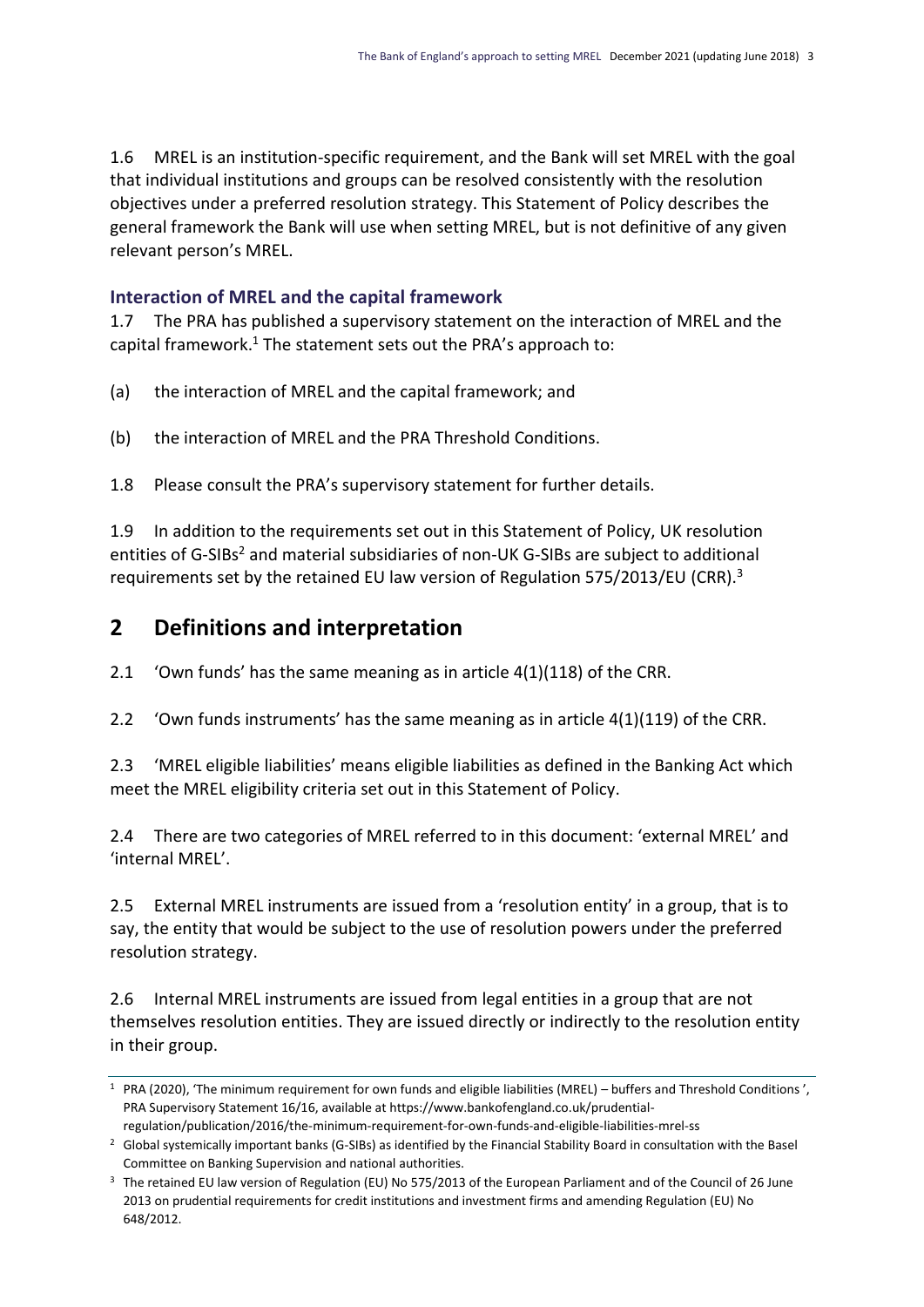2.7 In developing the preferred resolution strategies, the Bank will identify the institution within the group (if any) to which the Bank would expect to apply its resolution powers and which would therefore be the UK resolution entity<sup>1</sup> for which 'external MREL' is set.

2.8 The group resolution strategy may either rely upon the use of resolution powers only at the parent of the group — known as a single point of entry (SPE) — or may depend upon resolution powers being used at more than one entity within the group — known as a multiple point of entry (MPE).

2.9 Under SPE, the internal MREL will be issued by other entities in the group to the resolution entity. In resolution, the write-down and/or conversion to equity of internal MREL will always result in the whole banking group remaining together as a group during the resolution, although parts of it may in time be wound down or sold off.

2.10 Under MPE, some of the resolution entities may issue MREL eligible liabilities either externally or alternatively to another entity higher up in the group. Where an MPE resolution entity has issued MREL eligible liabilities externally, the write-down and/or conversion of the instrument may cause the sub-group that it heads to separate from the rest of the banking group as part of the resolution. This is because the holders of the external MREL resources issued by these resolution entities may become the new shareholders of that entity, leading to a change in control.

## <span id="page-6-0"></span>**3 Framework for setting MREL**

3.1 This section sets out the framework the Bank uses to inform the calibration of an institution's MREL. Section 4 describes additional adjustments which may be made on the basis of the preferred resolution strategy for an institution, Section 5 describes additional criteria which liabilities must meet in order to qualify as external MREL resources, Section 6 sets out the Bank's principles for setting MRELs within groups, Section 7 describes internal MREL scope and calibration, Section 8 sets out internal MREL instrument eligibility, and Section 9 sets out the Bank's approach to the transition to final (end-state) MRELs, including interim requirements.

3.2 The Bank will communicate to institutions or their parent companies their resolution strategies, the critical functions<sup>2</sup> (if any) that they or their group provide, and their external and internal MREL (if any).

3.3 The No. 2 Order and the MREL UKTS provide the framework for the calibration of MREL. The Bank will set MREL in accordance with this framework. The MREL UKTS uses capital requirements (Pillar 1, Pillar 2A and capital buffer requirements and any applicable leverage ratio requirement) as reference points.

 $1$  Those institutions within a group in respect of which the use of stabilisation powers (other than third country instrument powers) as defined in the Banking Act is envisaged under the preferred resolution strategy.

<sup>2</sup> See section 3 (1) of The Banking Act.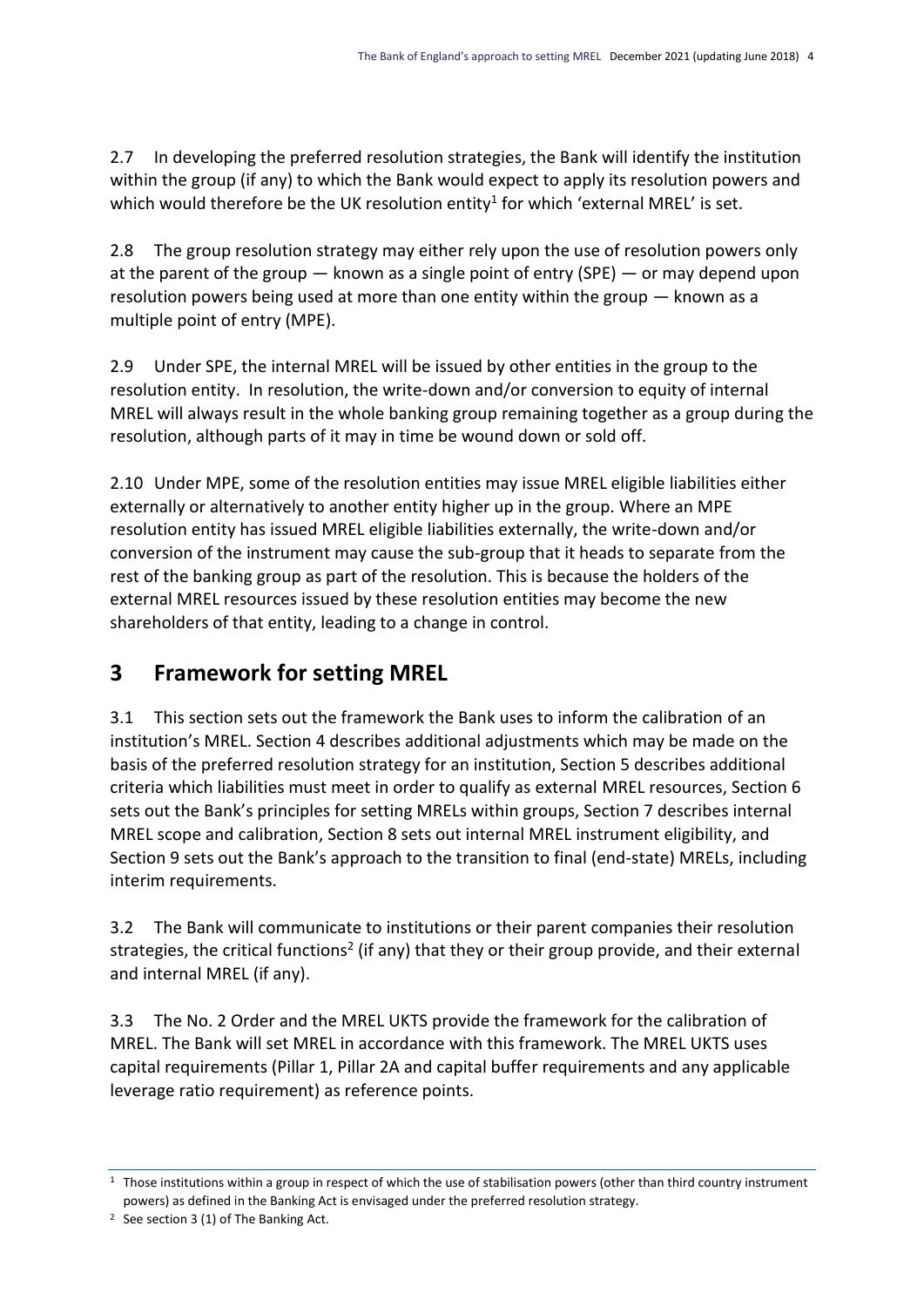3.4 The Bank will calculate an institution's baseline MREL as the sum of two components: a loss absorption amount and a recapitalisation amount.

#### **Loss absorption amount**

3.5 The Bank will set the loss absorption amount to cover the losses that would need to be absorbed up to and in resolution. The starting point in the MREL UKTS is that the loss absorption amount will equal an institution's 'capital requirements'<sup>1</sup> (Pillar 1 plus Pillar 2A or, if applicable and higher, the institution's leverage ratio requirement) plus its capital buffers.

3.6 The MREL UKTS gives the Bank the discretion to remove capital buffers from the loss absorption amount if they are deemed not to be relevant to absorbing losses in resolution involving stabilisation powers. The Bank must take into account information received from the PRA or FCA, as the competent authority, relating to the institution's business model, funding model and risk profile.

3.7 In light of the PRA policy on the interaction of MREL and capital buffers, in particular that CET1 cannot be used simultaneously to meet both MREL and capital buffers, the Bank expects to exclude buffers from the loss absorption amount for institutions subject to that policy. This includes those institutions with a modified insolvency resolution strategy, including those for which the FCA is the sole competent authority. Therefore the Bank expects generally to set the loss absorption amount equal to an institution's regulatory capital requirements.<sup>2</sup>

### <span id="page-7-0"></span>**4 Resolution strategies and external MREL**

4.1 MREL will be set to ensure that institutions can be resolved in line with the resolution objectives. In particular MREL will be set to enable the preferred resolution strategy for an institution to be effected. This section outlines key factors the Bank will consider when determining the preferred resolution strategy, and how this determination may affect any external MREL that is set for an institution.

4.2 It is important to note that the actual approach taken to resolve an institution will depend on the circumstances at the time of its failure. The preferred resolution strategy may not necessarily be followed if a different approach would better meet the resolution objectives at the time.

#### **Modified insolvency**

4.3 The Banking Act provides for a number of modified insolvency regimes for certain institutions (the bank insolvency procedure (BIP), building society insolvency procedure

<sup>1</sup> References to 'capital requirements' mean: (i) the amount and quality of own funds the appropriate regulator (PRA or FCA) thinks the institution should maintain at all times under the overall financial adequacy rule (for PRA-authorised persons the Internal Capital Adequacy Assessment 2.1 PRA Rulebook and for FCA-authorised persons IFPRU 2.2.1R of the FCA Handbook) as it applies on a solo or a consolidated level; and (ii) (if applicable) the minimum leverage ratio in Leverage Ratio 3.1 of the PRA Rulebook.

<sup>&</sup>lt;sup>2</sup> As set out in the MREL UKTS, the loss absorption amount may be adjusted in certain circumstances.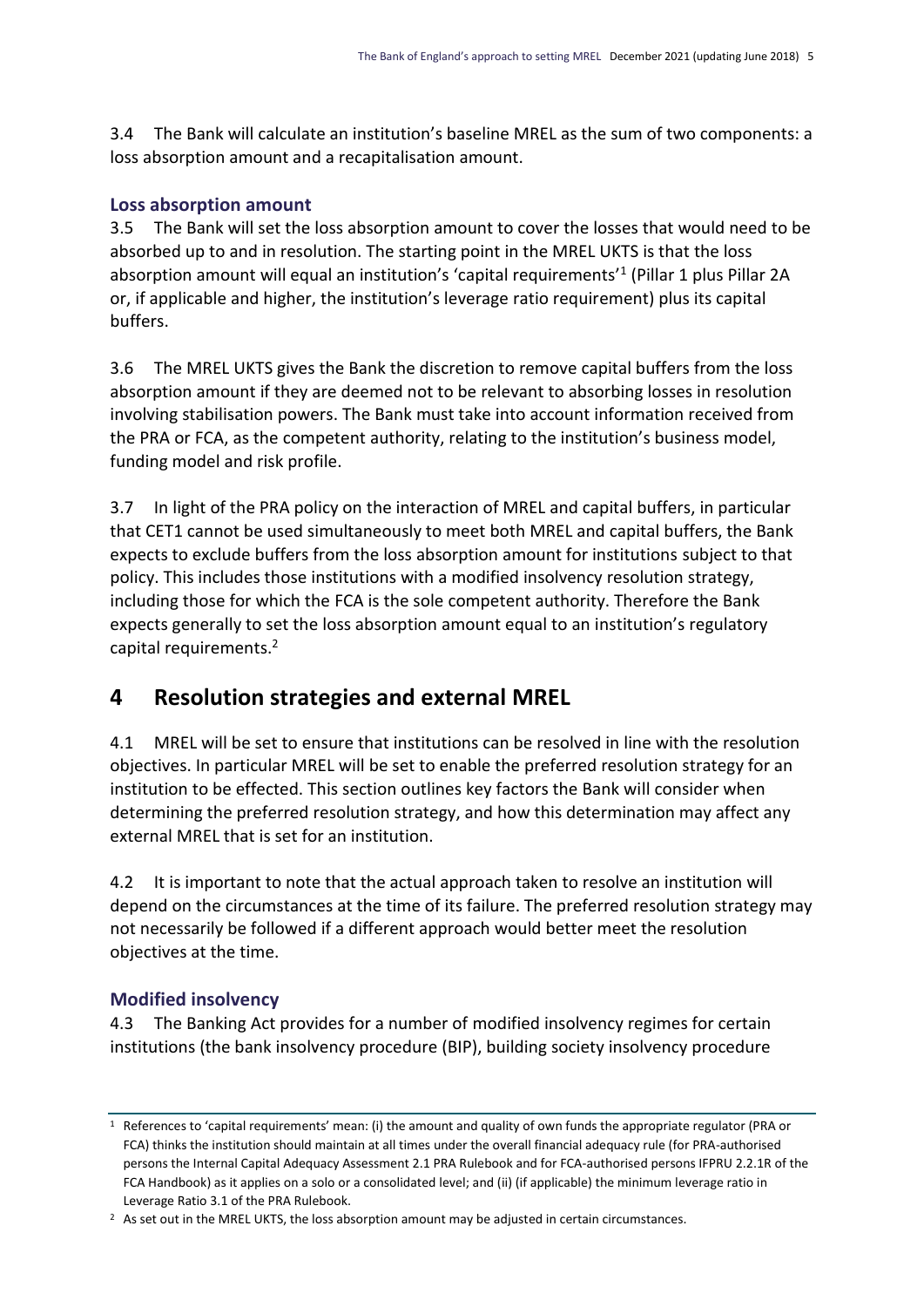(BSIP) and the special administration regime (SAR)).<sup>1</sup> Where an institution can enter one of these modified insolvency regimes at the point of failure, without adversely affecting the achievement of the resolution objectives, the Bank expects to set the recapitalisation component of external MREL at zero. This would mean that an institution's external MREL would be set at a level equal to its capital requirements excluding buffers (Pillar 1 plus Pillar 2A or, if higher, any applicable leverage ratio requirement).

4.4 The Bank will consider a number of factors when determining if it is reasonable to assume that an institution can generally be expected to enter modified insolvency upon failure rather than being resolved using stabilisation powers. Factors indicating that an institution is likely to be able to enter modified insolvency include:

- (a) if the institution's failure is unlikely to cause disruption to the wider UK financial system, either directly through the cessation of services it provides or indirectly by negatively affecting confidence in the financial system or similar institutions;
- (b) if the institution does not provide significant amounts of transactional banking services or other critical functions, particularly those which depend on continuous access to a service which would not be provided in a modified insolvency. The Bank considers that provision of fewer than around 40,000 to 80,000 transactional bank accounts (accounts from which withdrawals have been made nine or more times within a threemonth period) is generally likely to indicate that a modified insolvency would be appropriate.

#### **Partial transfer**

4.5 In some cases the Bank may determine that, although modified insolvency would not meet the resolution objectives, an institution could feasibly be resolved without use of the bail-in stabilisation power. Where it is feasible for the critical functions of an institution to be transferred to another entity at the point of the institution's failure, the Bank may determine that use of one or more of the Banking Act's transfer powers is appropriate for the institution.

4.6 Factors indicating that it may be possible to rely on a partial transfer, rather than bailin, include:

- (a) if the institution's business and asset/liability structure are sufficiently simple so as to make rapidly separating and transferring critical functions feasible using the Bank's statutory powers;
- (b) if the institution's systems are able to provide the necessary information to support a transfer within the required timeframe;

<sup>&</sup>lt;sup>1</sup> The special administration regime is set out in the Investment Bank Special Administration Regulations 2011 issued by HM Treasury pursuant to section 233 of the Banking Act.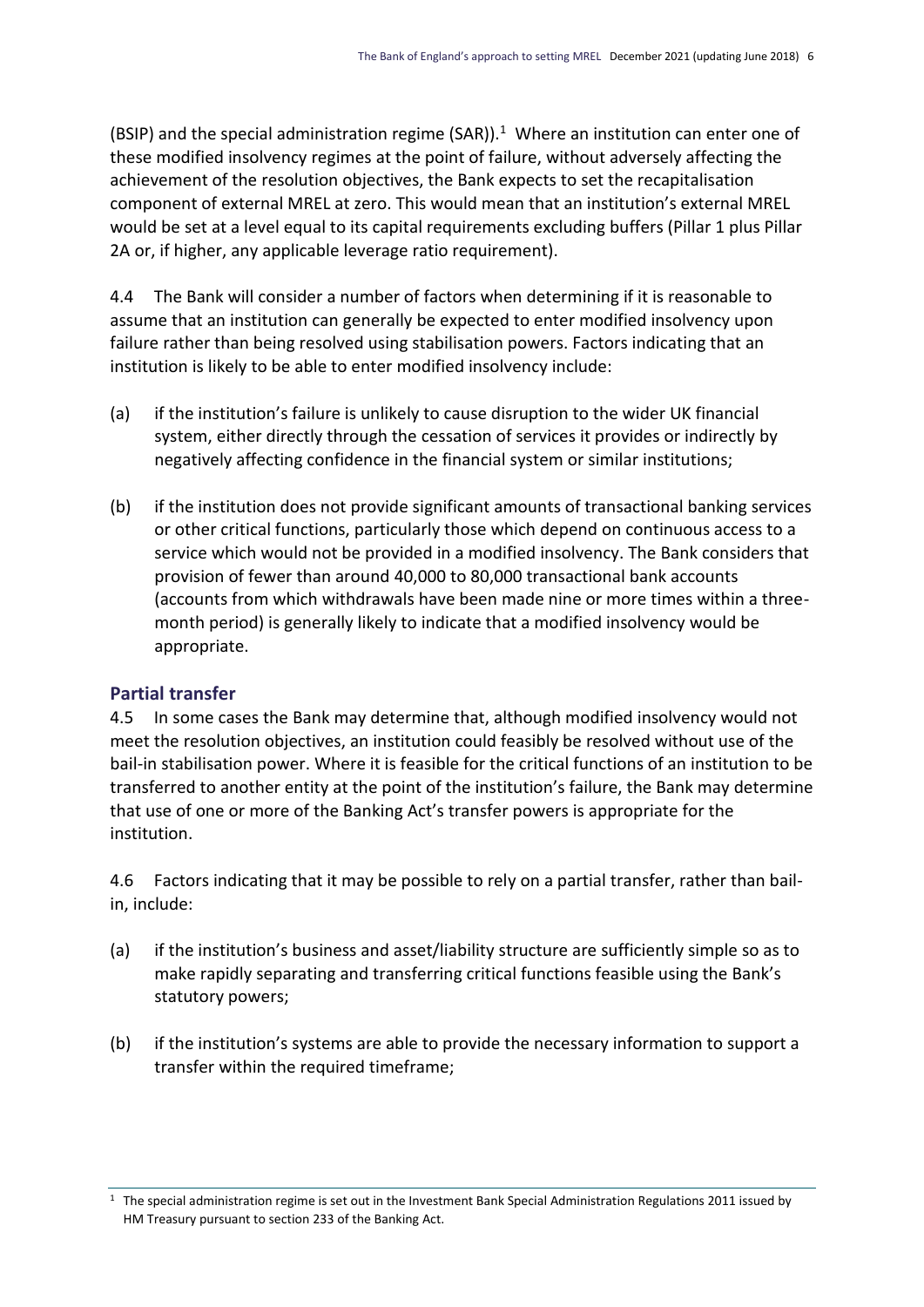- (c) if some or all of the institution's business, assets and liabilities (particularly those associated with critical functions) are reasonably likely to be attractive to a private sector purchaser; and
- (d) if the institution is of a size such that the number of potential purchasers is reasonably high.

4.7 The Bank considers that above around £15 billion-£25 billion in total assets a bail-in strategy is more likely to be appropriate, but will make this assessment on an institutionspecific basis.

4.8 Where an institution meets the necessary conditions for a partial transfer resolution strategy to be appropriate, its external MREL will be set taking this into account. The Bank may consider the following principal adjustments to external MREL for such institutions relative to that set to enable a bail-in strategy for institutions that are D-SIBs:

- (a) Quantum: the recapitalisation component of external MREL might be reduced to reflect the fact that less than the entire balance sheet of the institution will need to be recapitalised at the point of resolution. For example, to the extent that an institution's critical liabilities<sup>1</sup> represent only a proportion of its total liabilities, the recapitalisation component of external MREL may be reduced to reflect this. The Bank will also consider whether any components of Pillar 2A will cease to be relevant as a result of the transfer.
- (b) Subordination: where a partial transfer resolution strategy assumes that only liabilities benefitting from preference in insolvency<sup>2</sup> will be transferred, the Bank may not require MREL resources to be subordinated to senior operating liabilities. This is because the transfer can allow all non-transferred liabilities to receive pari passu treatment in a bank administration procedure. This reduces the risk of breaches of the 'no creditor worse off than insolvency' (NCWO) safeguard which might occur if the bail-in stabilisation power had been applied but exclusions were made for certain senior liabilities.

#### **Bail-in**

4.9 The stabilisation power that is most likely to be appropriate for large complex institutions and groups is bail-in. The Bank will consider whether a bail-in strategy is appropriate for institutions and groups with total assets above £15 billion-£25 billion. The Bank's case-by-case assessment will depend on each institution's business model, scale and complexity. The Bank expects UK resolution entities subject to a bail-in strategy to ensure that their MREL resources are subordinated to operating liabilities, using structural subordination except in the case of building societies which may use contractual

<sup>&</sup>lt;sup>1</sup> Those liabilities necessary for the continuity of a critical function.

<sup>&</sup>lt;sup>2</sup> The Insolvency Act 1986 and equivalent provisions in Northern Ireland provides for preferential treatment in insolvency of the part of deposits covered by the FSCS, and secondary preference for uncovered eligible deposits of natural persons and small and medium-sized enterprises as well as deposits that would be eligible deposits of natural persons and small and medium–sized enterprises were they not made through branches located outside the UK.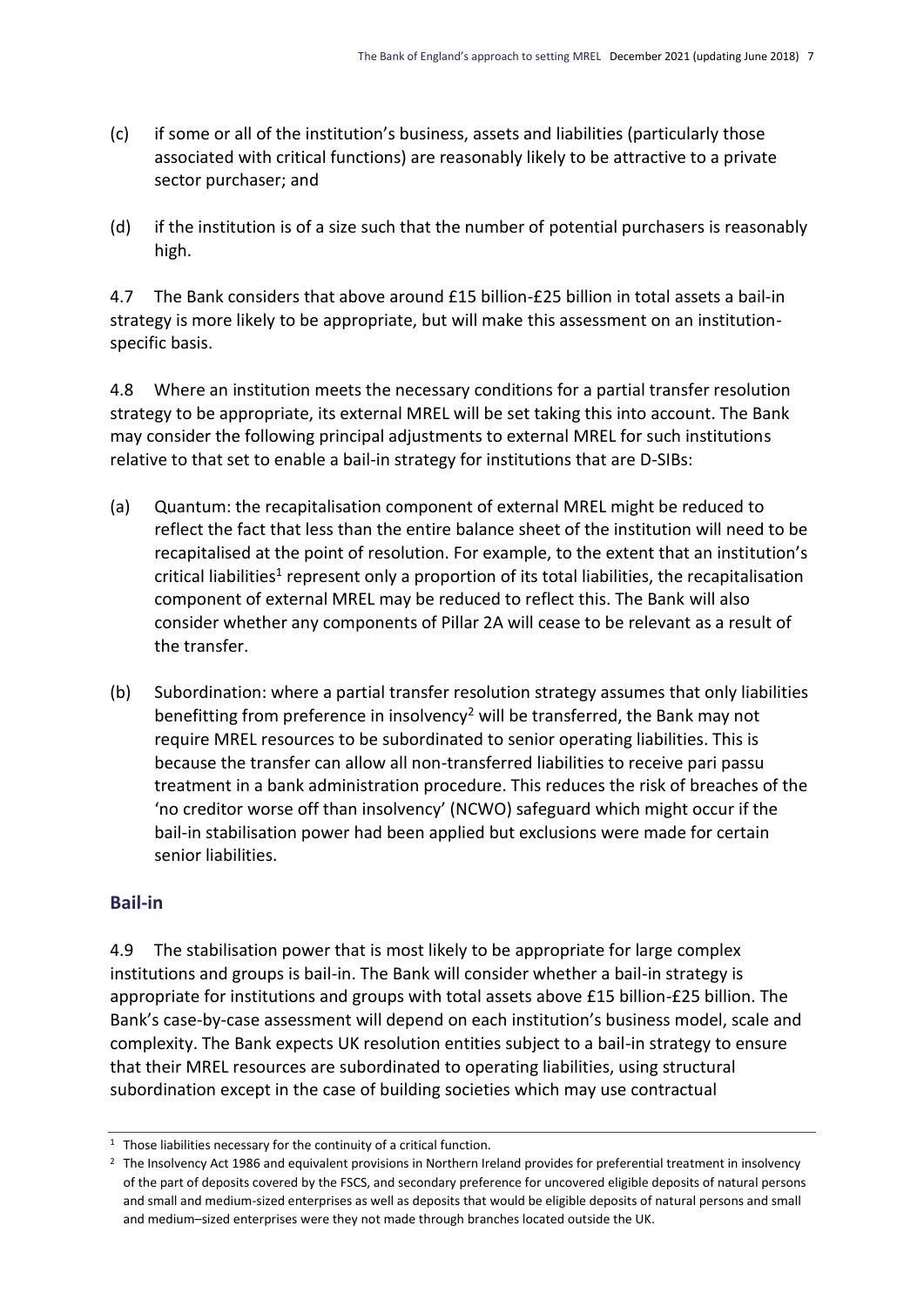subordination or statutory subordination.<sup>1</sup> Subordination of MREL resources reduces the risk of breaches of the NCWO safeguard in the event of a bail-in. Further detail is provided in Section 6.

4.10 The Bank expects to direct UK resolution entities in respect of which bail-in is the preferred resolution strategy to comply with the following end-state external MREL, as applicable:

- (a) G-SIBs will be required to meet an external MREL equivalent to the higher of:
	- i. two times the sum of Pillar 1 and Pillar 2A, ie 2x(Pillar 1 plus Pillar 2A); or
	- ii. the higher of two times the applicable leverage ratio requirement or 6.75% of leverage exposures<sup>2</sup> (in line with the FSB's TLAC standard).<sup>3</sup>
- (b) D-SIBs<sup>4</sup> and any other UK bail-in resolution entities will be required to meet an external MREL equivalent to the higher of:
	- i. two times the sum of Pillar 1 and Pillar 2A, ie 2x(Pillar 1 plus Pillar 2A); or
	- ii. if subject to a leverage ratio requirement, two times the applicable requirement (ie 6.5% if the leverage ratio is 3.25%).

### <span id="page-10-0"></span>**5 External MREL instrument eligibility**

5.1 In order for MREL resources to fulfil their intended purpose, it must be practically straightforward for the Bank to apply its stabilisation powers to them, including the bail-in stabilisation power.

5.2 The No. 2 Order sets out a number of requirements that liabilities must meet in order to qualify as MREL eligible liabilities.<sup>5</sup> One of these is that the liability must have an effective remaining maturity (taking account of any rights for early repayment available to the investor) of greater than one year.

5.3 In addition, the Bank expects institutions to consider the overall maturity profile of their externally issued MREL eligible liabilities, and to ensure that temporary difficulties in

<sup>&</sup>lt;sup>1</sup> As effected by section 176AZA of the Insolvency Act 1986.

<sup>&</sup>lt;sup>2</sup> Leverage exposures to be calculated on the same basis as the 'total exposure measure', as defined in the Leverage Ratio (CRR) Part of the PRA Rulebook (LEM). The LEM excludes assets constituting claims on central banks, where they are matched by liabilities denominated in the same currency and of identical or longer maturity. See PRA Supervisory [Statement | SS45/15 The UK leverage ratio framework](https://www.bankofengland.co.uk/-/media/boe/files/prudential-regulation/supervisory-statement/2021/ss4515-oct-2021.pdf?la=en&hash=8E35B37C5108C0244AE5DAC2530D0CD9834977E7) October 2021, effective from 1 January 2022.

<sup>&</sup>lt;sup>3</sup> The Bank does not expect that setting a level below the internationally agreed minimum for G-SIBs would be sufficient to ensure market confidence.

<sup>4</sup> Domestic systemically important banks (D-SIBs) are institutions with retail deposits over £50 billion and/or any institutions that are designated as an O-SII (other systemically important institution) by the PRA pursuant to article 131(3) of the Capital Requirements Directive (EU Directive 2019/878 amending Directive 2013/36/EU) (CRD) as implemented in the Capital Requirements (Capital Buffers and Macroprudential measures) Regulations 2014, and which have a resolution entity in the United Kingdom.

<sup>5</sup> See in particular article 123(4).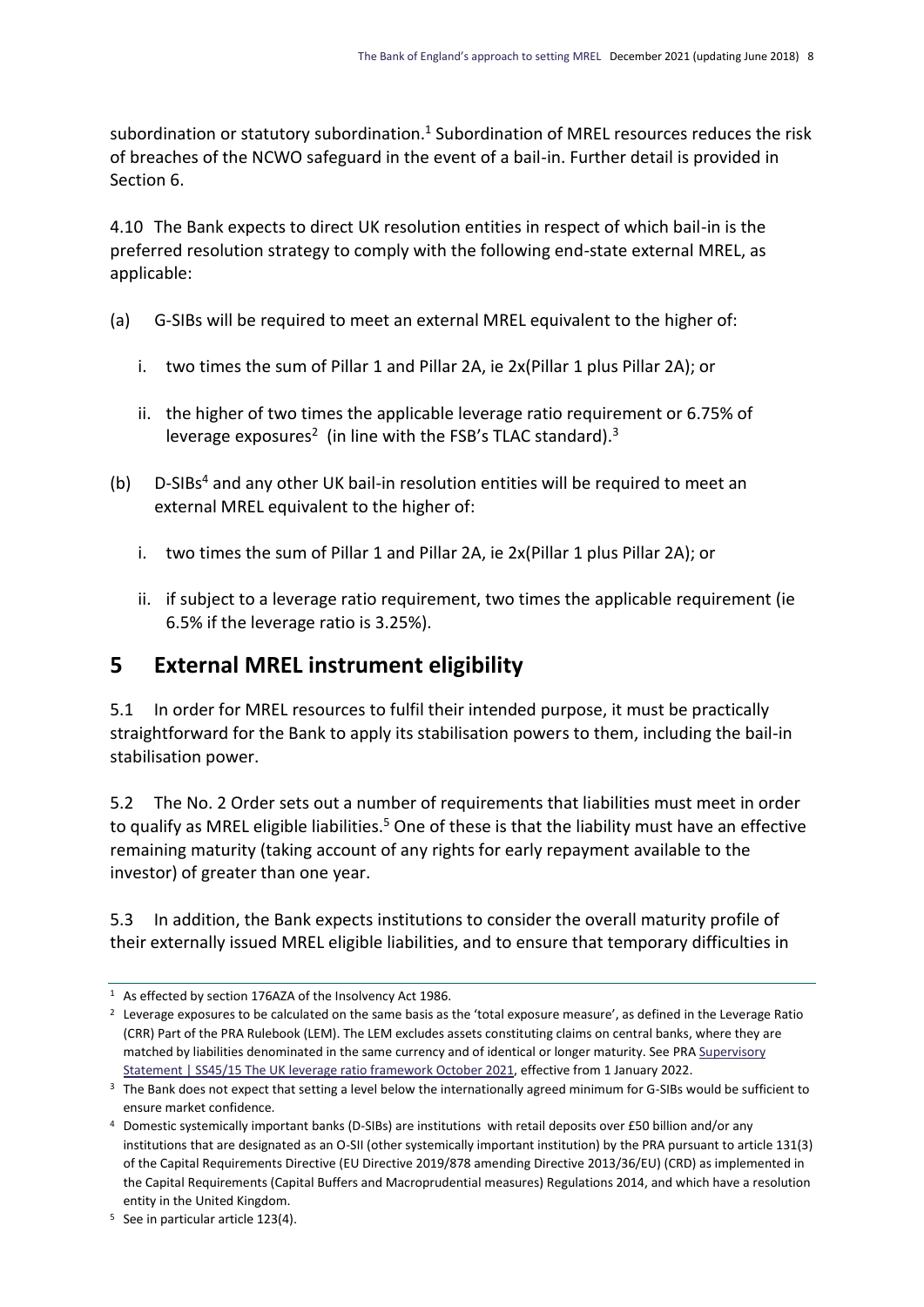accessing capital markets would not be likely to cause a breach of their MREL. The average maturity of institutions' MREL eligible liabilities may decrease in periods of market stress, and the Bank does not intend to apply a minimum maturity requirement to eligible liabilities beyond that applicable under the No. 2 Order. The Bank may use its powers of direction to further specify eligibility criteria for MREL eligible liabilities for individual institutions.

5.4 The No. 2 Order states that where a liability confers a right to early reimbursement upon its owner the maturity date of the liability shall, for the purposes of determining whether it is an MREL eligible liability, be considered to be the first date at which such a right arises. The Bank expects institutions not to structure their MREL eligible liabilities in such a way as to reduce their effective maturity, for example liabilities which create incentives for the issuer to redeem them ahead of the contractual maturity date. An increase in the interest rate payable on a liability (a 'step up') coinciding with an issuer call option is an example of an incentive to redeem in this context. Where liabilities do include such an incentive, the maturity date of the liability shall, for the purposes of determining whether it is an MREL eligible liability, be considered to be the date at which the incentive arises.

5.5 An institution should not call or redeem an MREL eligible liability if that would cause it to breach its MREL, or if the institution is already in breach of its MREL, unless the Bank approves such a transaction.

5.6 The Bank does not consider liabilities the value of which is dependent on derivatives to be appropriate to qualify as MREL eligible liabilities. The Bank does not consider liabilities which only include put or call options to be dependent on derivatives for this purpose.

5.7 Liabilities subject to contractual set-off or netting arrangements are not appropriate MREL eligible liabilities.

5.8 Where a liability is governed by non-UK law,<sup>1</sup> institutions will need to ensure that the liability could absorb losses and contribute to recapitalisation costs in resolution, having regard to the terms of the contract and legal opinions, in line with the EU Bank Recovery and Resolution Directive<sup>2</sup> and contractual recognition of bail-in rules in the PRA Rulebook and FCA Handbook.<sup>3</sup>

5.9 MREL eligible liabilities should be issued externally from the resolution entity, subject to the provision in paragraph 6.6 permitting internal issuance for MPE resolution entities.

5.10 The Bank's view is that institutions should consider whether having non-CET1 own funds instruments that do not meet the eligibility criteria, as described above, could create

<sup>1</sup> As regards liabilities governed by the law of an EEA State that were made before the IP completion date, as defined in section 39(1) of the European Union (Withdrawal Agreement) Act 2020, all references in this Statement of Policy to liabilities governed by non-UK law should be considered in line with Rules 2.1B and 2.1C of the Contractual Recognition of Bail-in Part of the PRA Rulebook.

<sup>2</sup> Directive 2014/59/EU.

<sup>3</sup> Se[e https://www.prarulebook.co.uk/rulebook/Content/Part/211722](https://www.prarulebook.co.uk/rulebook/Content/Part/211722) and [https://www.handbook.fca.org.uk/handbook/IFPRU/11/6.html.](https://www.handbook.fca.org.uk/handbook/IFPRU/11/6.html)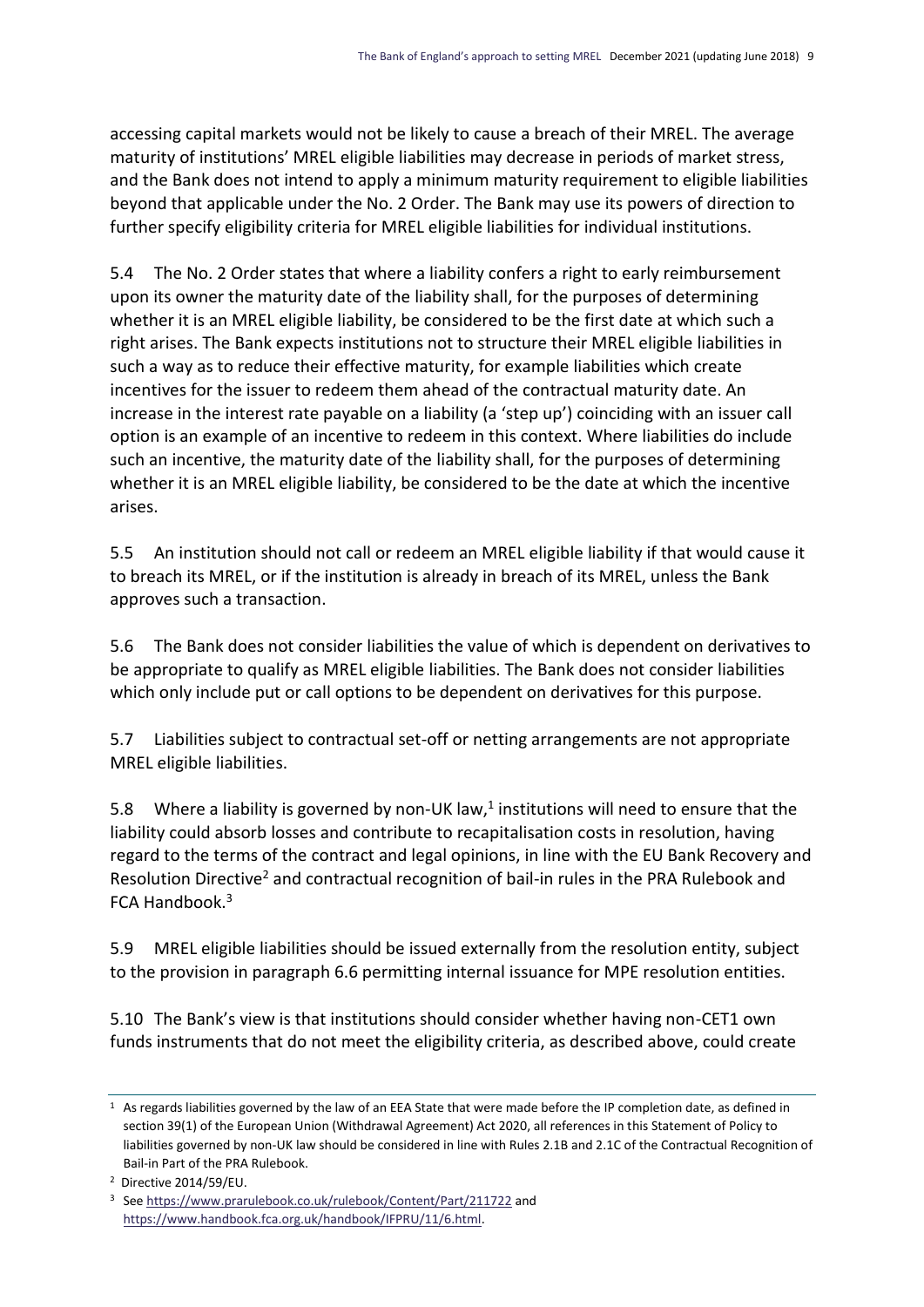difficulties for resolution. The resolution authority will want assurance about the quantum of loss-absorbing capacity that will be available should the institution find itself in stress. In cases (either outside or in the course of resolution proceedings) where it is not possible to write down and/or convert the non-CET1 own funds instruments to CET1 using statutory powers,<sup>1</sup> for example instruments governed by non-UK law where there is no statutory or contractual recognition of UK bail-in rules, the Bank could determine that it needs to use its powers under section 3A of the Banking Act to direct relevant persons to address impediments to resolution, in particular through a direction to endeavour to renegotiate instruments under section 3A(4-5). The Bank may consider the challenges to resolvability presented by such instruments as part of assessing institutions' resolvability, including, where relevant, through the Resolvability Assessment Framework.<sup>2</sup>

5.11 Where own funds instruments issued externally by non-resolution entity subsidiaries count towards group consolidated capital, such instruments can count towards group consolidated MREL. The FSB's TLAC standard provides that such externally issued non-CET1 own funds instruments should not count towards TLAC from 1 January 2022. Institutions should consider whether the location of external MREL outside the resolution entity could create difficulties for resolution. The Bank may consider any challenges to resolvability presented by such instruments as part of assessing institutions' resolvability, including, where relevant, through the Resolvability Assessment Framework. From 1 January 2022, outstanding non-CET1 own funds instruments issued from non-resolution entity subsidiaries to holders outside the group will not be eligible to count towards external or internal MREL.

5.12 The responsibility for ensuring that liabilities, including own funds instruments, are eligible as MREL rests with institutions. Institutions should obtain independent legal advice on a liability's eligibility, and provide this to the Bank where required.

5.13 In line with the continuous resolvability assessment process and, where relevant, the Resolvability Assessment Framework, institutions will also be expected to demonstrate compliance with the eligibility criteria on request.

## <span id="page-12-0"></span>**6 MREL in the context of groups**

6.1 The Bank will set an external MREL at the group consolidated level. In addition, the Bank will set individual MRELs for all institutions within the group. The Bank may also set individual MRELs for relevant persons that are important from a resolution perspective (for example holding companies) on an entity-specific basis. The individual MRELs may be determined on the basis of consolidated or sub-consolidated balance sheets, in addition to an entity's own balance sheet (see paragraphs 7.4-7.5 below).

6.2 The Bank will require groups or institutions in respect of which bail-in is the preferred resolution strategy to structure their liabilities to achieve structural subordination of external MREL resources issued by resolution entities. MREL resources which are structurally subordinated may also be contractually or statutorily subordinated. Mutually owned

<sup>1</sup> Under sections 6A to 6D of the Banking Act.

<sup>&</sup>lt;sup>2</sup> See 'The Bank of England's Approach to Assessing Resolvability', in particular Chapter 4.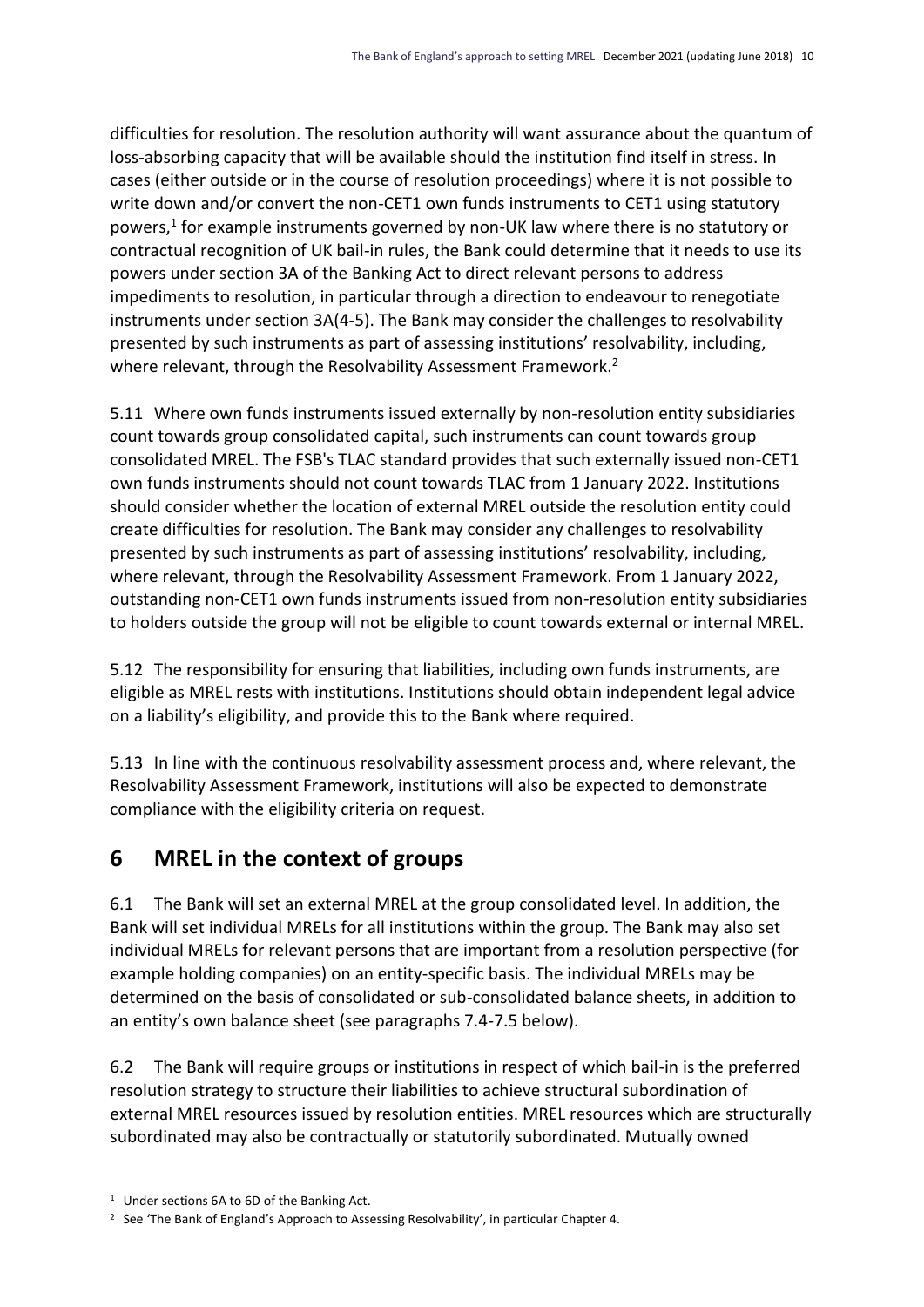institutions such as building societies may not be able to operate with holding companies without changes to their form of incorporation, limiting their ability to achieve structural subordination of MREL resources. In such cases the Bank expects institutions with a bail-in strategy to issue contractually or statutorily subordinated liabilities to satisfy their MRELs.

6.3 For institutions subject to structural subordination, MREL resources issued externally by resolution entities should not rank pari passu with significant amounts of other liabilities that do not meet the MREL eligibility criteria set out in the No. 2 Order and this Statement of Policy. Accordingly, the sum of a resolution entity's liabilities that do not qualify as MREL (excluding liabilities that previously met the MREL eligibility criteria but no longer meet the minimum maturity requirement as referred to in paragraph 5.2 above) should not exceed 5% of the resolution entity's overall external MREL resources. In addition, the sum of those liabilities that do not qualify as MREL in each creditor class should not exceed 10% of the resolution entity's MREL resources in that same creditor class.

#### **Availability of surplus MREL in groups**

6.4 Resolution entities will be required to issue external MREL resources at least equal to all the internal MREL resources that are issued to them from their subsidiaries or, in other jurisdictions, equivalent subordinated instruments that can absorb losses and recapitalise a subsidiary, such as through being written down and/or converted to equity, without the use of stabilisation or resolution powers at the subsidiary level (internal loss-absorbing resources). For groups with UK resolution entities, the Bank expects that any 'surplus MREL' – the difference in requirements between external MREL and the sum of what must be issued to the resolution entity as internal loss-absorbing resources – should be readily available to recapitalise any direct or indirect subsidiary as necessary to support the execution of the resolution strategy and there should be no legal or operational barriers to this. The Bank thinks it is appropriate to consider in more detail the issues relating to surplus MREL, in consultation with other authorities in crisis management groups (CMGs), and may review its approach as part of assessing institutions' resolvability.

#### **External MREL for MPE resolution entities**

6.5 For groups with an MPE strategy, the Bank expects that each resolution entity will be set an external MREL or an equivalent requirement if applicable in non-UK jurisdictions. The Bank will set MREL for any UK resolution entity, based on the balance sheet of the local resolution group, in line with the calibration framework set out in this Statement of Policy. As this is external MREL, there will be no scaling of the requirement applicable at a resolution entity even if it issues MREL instruments to another member of its group. This is because each resolution group needs to have sufficient MREL to be self-sufficient in resolution.

6.6 The Bank proposes to permit the resolution entities of UK headquartered groups with an MPE resolution strategy to issue MREL eligible liabilities either to investors outside the group or, alternatively, to another entity higher up in the group provided the Bank is given sufficient assurance that any issuance strategy proposed by an MPE group supports a feasible and credible resolution plan. Where MREL of a resolution entity is issued internally, the Bank will require this internally issued MREL to meet the same eligibility criteria as internal MREL of a material subsidiary.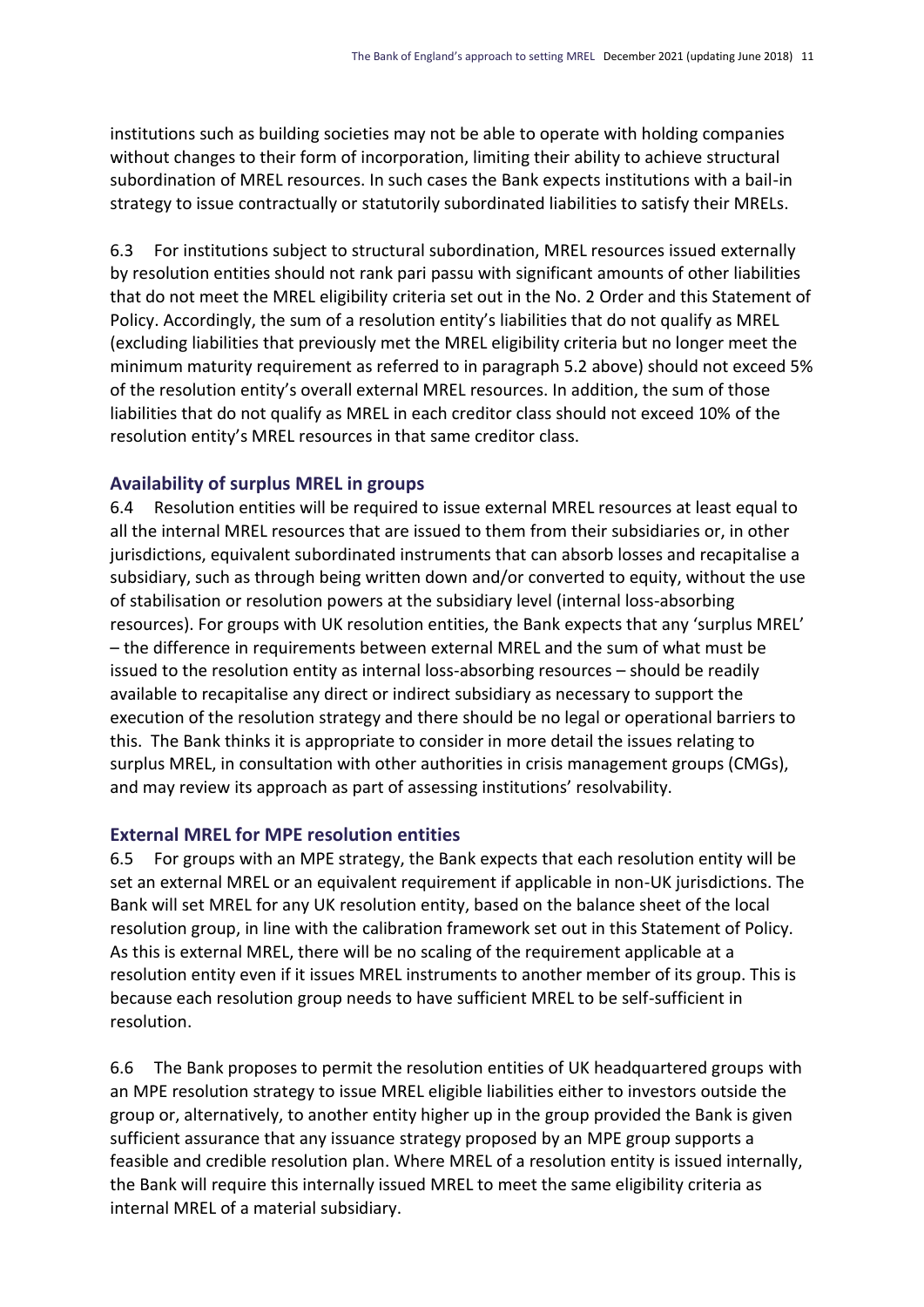6.7 A UK resolution entity should not double count MREL resources. In order to achieve this, the Bank expects that the external MREL for a UK MPE resolution entity will be increased by the amount of any MREL or equivalent investments its resolution group has made in its other resolution groups or entities or sub-groups located outside these resolution groups, where the investments are not covered by arrangements that ensure this outcome (such as a capital deductions regime for investments in own funds instruments in subsidiaries).

#### **Group consolidated MREL for MPE groups**

6.8 Where it is the home authority for the ultimate parent company of an MPE banking group, the Bank expects to set a consolidated external MREL that the group as a whole must meet, in addition to any requirement that it imposes on the UK resolution entity in respect of its resolution group (which would be calibrated in accordance with Section 4). This is consistent with the FSB's TLAC standard for G-SIBs. It reduces the risk that there will be insufficient MREL if losses arise in parts of the group that have no or low levels of MREL resources.

6.9 Accordingly, where the Bank is the home authority for the ultimate parent of a G-SIB, the Bank proposes that in end-state the group consolidated MREL that would apply to the parent reflect the FSB's TLAC standard and therefore constitute the highest of: (i) 18% of risk-weighted assets; (ii) 6.75% of leverage exposures on a consolidated basis; and (iii) the sum of requirements relating to each of its resolution groups and entities or sub-groups located outside these resolution groups. The 'sum of requirements' is the sum of the binding MREL (or equivalent requirement) or capital requirement for each of the resolution groups or other entities or sub-groups outside these resolution groups.

## <span id="page-14-0"></span>**7 Internal MREL**

#### **Scope**

7.1 Internal MREL above capital requirements is likely to be necessary only where the Bank considers that the insolvency of the institution would put the resolution objectives at risk.<sup>1</sup> The Bank expects to set internal MREL above capital requirements for a 'material subsidiary' of a group where either (a) there is a UK resolution entity in the same group which is, or will become, subject to an external MREL above its capital requirements or (b) in the case of UK subsidiaries of overseas groups, the subsidiary delivers critical functions in the United Kingdom.

7.2 The Bank expects to set internal MREL equal to capital requirements (where applicable) for institutions that are not material but for which the Bank is required to set MREL.

7.3 An institution is a 'material subsidiary' if it is incorporated in the United Kingdom, is

<sup>1</sup> For example, paragraph 4.4 provides an indicative threshold that institutions with below 40,000-80,000 transactional accounts would have a modified insolvency resolution strategy.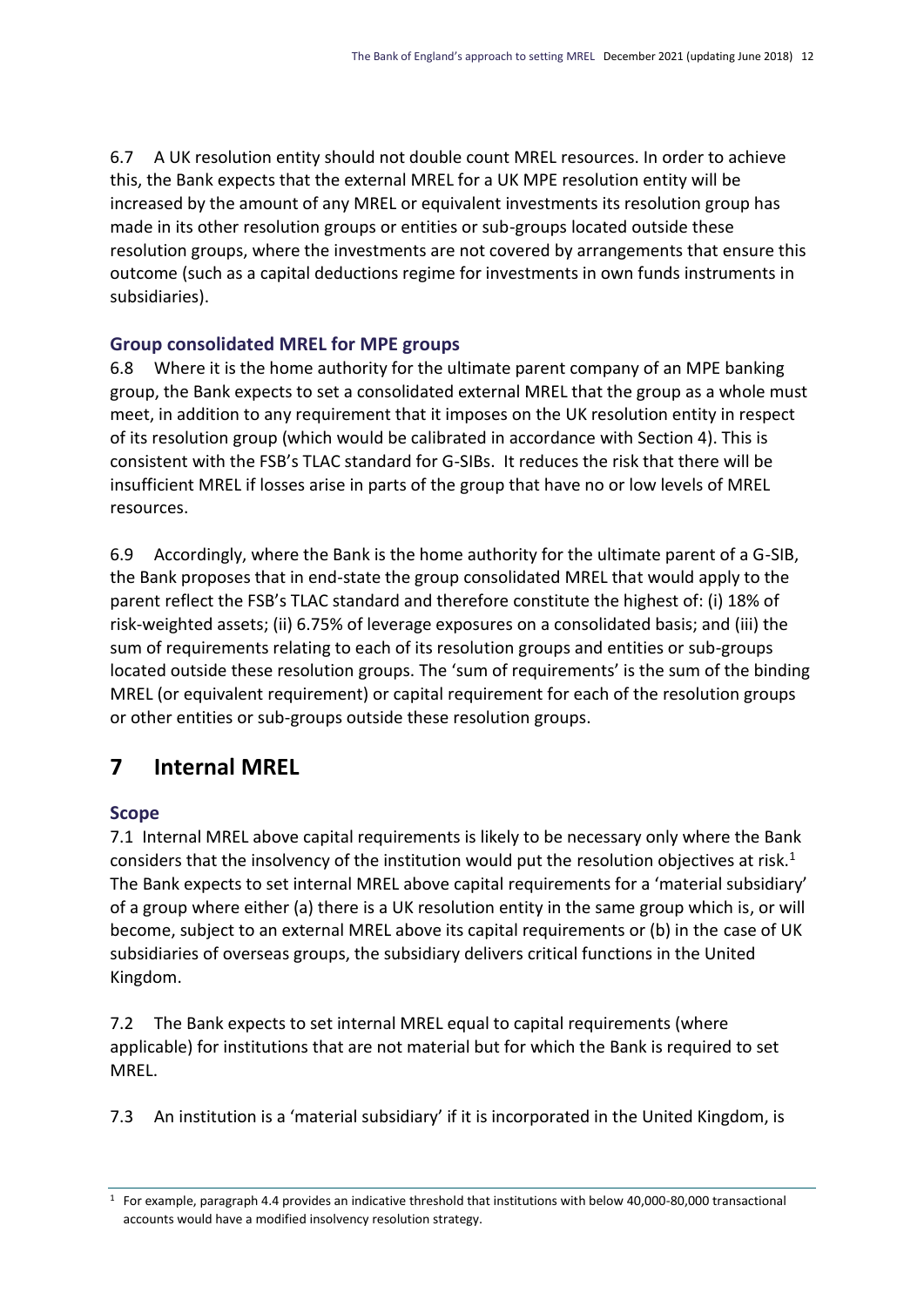not a UK resolution entity, and it meets at least one of the following criteria:

- (a) has more than 5% of the consolidated risk-weighted assets of the group; or
- (b) generates more than 5% of the total operating income of the group; or
- (c) has a total leverage exposure measure larger than 5% of the group's consolidated leverage exposure measure; or
- (d) exceptionally, is otherwise 'material', either directly or through its subsidiaries, to the delivery of a group's critical functions. The Bank will continue to review groups' structures and critical functions to judge if this criterion applies to any entities.

7.4 Internal MREL will generally apply to the parent institution in an existing prudential consolidation or sub-consolidation – where the consolidated or sub-consolidated regulatory group meets the criteria in paragraphs 7.1-7.3 – which will be calculated with reference to its consolidated or sub-consolidated prudential requirements. The consolidation or subconsolidation which is used to calculate internal MREL in such cases is referred to as a 'material sub-group'. A material subsidiary that heads up such a sub-group will be bound by the higher of its internal MREL calculated on an individual or consolidated /sub-consolidated balance sheet basis.

7.5 Where no prudential sub-consolidation currently exists for a material subsidiary, the Bank reserves the right to require the institution to draw up a sub-consolidated balance sheet to enable the Bank to calculate internal MREL for that material subsidiary on a consolidated or sub-consolidated basis. Such circumstances might arise if the material subsidiary owned a group of subsidiaries that did not meet the conditions for internal MREL themselves but together constituted a significant proportion of the group's risk-weighted assets. This is independent from any decision by the PRA or FCA on whether to set prudential requirements for the material subsidiary on a consolidated or sub-consolidated basis.

#### **Calibration**

7.6 The intra-group distribution of internal MREL resources must ensure that sufficient loss-absorbing capacity is pre-positioned within the group to ensure that losses can be absorbed and passed up to the resolution entity or entities from material subsidiaries.

7.7 The Bank expects that internal MREL for a material subsidiary will be scaled in the range of 75% to 90% of the full amount of external MREL that it would otherwise be required to maintain if the material subsidiary were itself a UK resolution entity and its external MREL were set in accordance with Section 4. In deciding whether to set internal MREL for a material sub-group or subsidiary above 75% scaling, the Bank will take into account the following considerations:

 The resolution strategy applicable to the group and the credibility of the resolution plan for delivering it.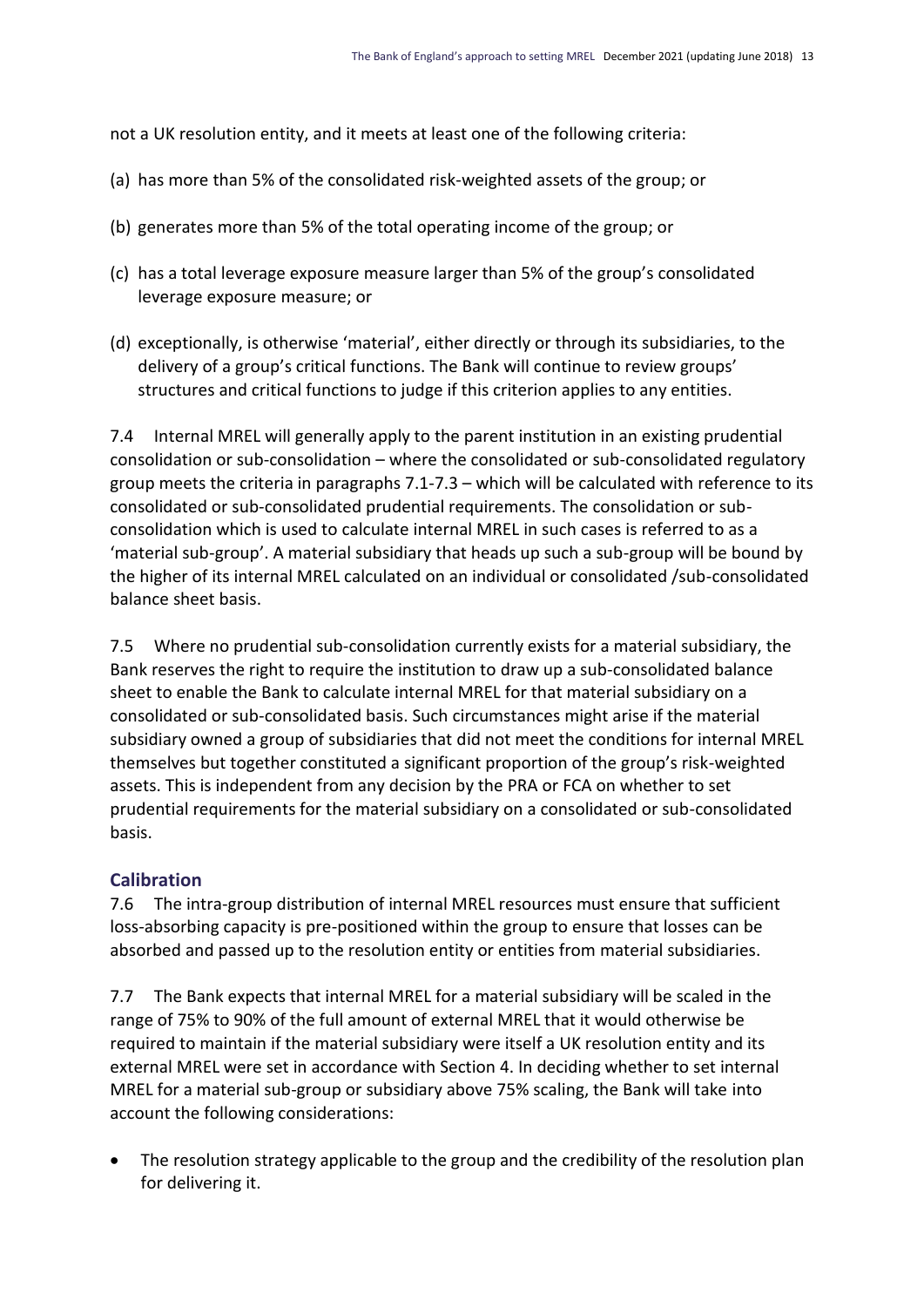- The availability of other uncommitted resources within the group that could be readily deployed to support the material subsidiary.
- The scaling of internal loss-absorbing resources applied by overseas authorities to material subsidiaries located in their jurisdiction.

7.8 These factors allow the Bank to set internal MREL based on discussion with other authorities in CMGs – as envisaged in the TLAC standard, or other forums.

7.9 The largest banking groups in the United Kingdom are subject to legislation<sup>1</sup> which will require them to carry out their core UK financial services activities within a ring-fenced body (RFB) and separate these from certain other activities of the wider group. Where an RFB is part of a material sub-group (see paragraph 7.4), the Bank expects to scale the internal MREL for the top entity of the material sub-group at 90%, as a starting point, unless the Bank is satisfied that the wider group has sufficient readily-deployable resources to justify moving to a lower calibration in the 75% to 90% range.<sup>2</sup> This approach is intended to ensure that the setting of internal MREL for RFBs is in line with the range set out in the FSB's TLAC standard while minimising the RFB's dependence on the rest of the group, consistent with the PRA's ring-fencing objectives. The Bank is committed to working with overseas resolution authorities to build confidence in each other's resolution regimes. This could help contribute towards circumstances in which this scaling can be reduced in future.

7.10 Within an RFB's material sub-group, the Bank intends to set internal MREL for individual RFBs in line with the approach for setting internal MREL for other types of material subsidiary.

7.11 For UK groups with a simple structure – for example, a single material subsidiary that sits below a UK resolution entity with few, if any, other subsidiaries – the Bank would not expect to adjust downwards the internal MREL for that UK material subsidiary. This means the internal MREL would be set at 100% of the external MREL that would have applied to the material subsidiary if it were a resolution entity. The Bank would also apply this approach for the top entity of material sub-groups containing an RFB or for an RFB which is not part of a material sub-group if the RFB's group has a simple structure. The Bank's approach will be judgement-based, and decided on a case-by-case basis, giving due consideration to the relationship between the risk profile of a material subsidiary and its wider group. The Bank reserves the right to take appropriate steps using its statutory powers to ensure that MREL is distributed within groups in such a way as to support the group resolution strategy, including, in the case of MPE groups, so as to ensure that a resolution group has sufficient MREL to be self-sufficient in resolution.

7.12 In the case of an institution that is a material subsidiary of a banking group that is not headquartered in the United Kingdom, the Bank will set the amount of internal MREL following discussion with the home authority in CMGs or other forums.

<sup>1</sup> The Financial Services and Markets Act 2000, as amended by the Financial Services (Banking Reform) Act 2013.

<sup>&</sup>lt;sup>2</sup> This may not apply in certain cases, including: (1) where the top entity within an RFB's material sub-group is a resolution entity, it will be subject to external MREL and so scaling will not apply to it; and (2) where the RFB's group has a simple structure, the Bank would not expect to adjust downwards the internal MREL (see paragraph 7.11).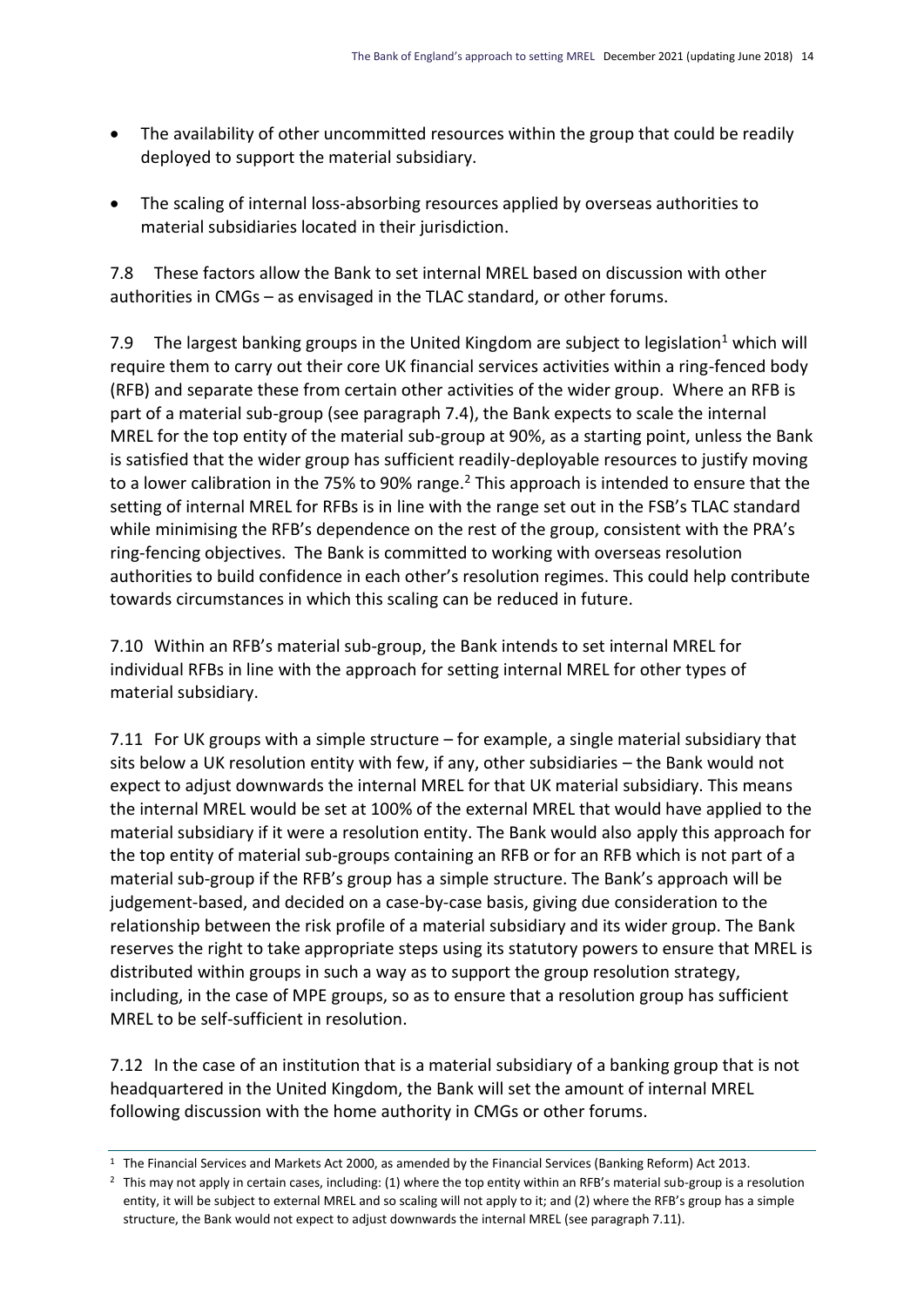7.13 The Bank expects to propose a quantum for internal MREL for non-UK material subsidiaries – where the host authority has not published regulations or regulatory proposals. In doing so, the Bank expects to be guided by the principles set out in this Statement of Policy.

7.14 A subsidiary or sub-group should only count the internal MREL resources that it issues itself towards meeting its own internal MREL. Where an institution has subsidiaries that also have internal MREL or equivalent resources, it should ensure that it has sufficient internal MREL resources to match both its own individual MREL as well as the internal MREL or equivalent resources of its subsidiaries. In order to achieve this, the Bank expects that internal MREL for an institution will be increased by the amount of any internal MREL or equivalent investments it has made in other entities in the same group, where the investments are not covered by arrangements that ensure this outcome (such as a capital deductions regime for investments in own funds instruments in subsidiaries).

## <span id="page-17-0"></span>**8 Internal MREL instrument eligibility**

8.1 All the eligibility criteria set out in paragraphs 5.2–5.8 that apply to external MREL eligible liabilities apply equally to internal MREL eligible liabilities. The considerations in paragraph 5.10 apply to non-CET1 own funds instruments in respect of internal MREL.

8.2 In addition to these eligibility criteria, internal MREL eligible liabilities will be subject to some additional eligibility criteria in order to achieve their purpose. In summary, these are eligibility criteria relating to:

- (1) subordination;
- (2) the holder of the instrument;
- (3) contractual triggers; and
- (4) mismatching of internal and external MREL.

#### **Subordination**

8.3 As in the case of eligibility for external MREL liabilities, internal MREL resources must be subordinated to the operating liabilities of the group entities issuing them. This is necessary to ensure that, in converting internal MREL, the Bank is not required to bail-in liabilities that might otherwise rank pari passu and which may either be difficult to bail in or would result in a change of ownership of the entity if converted into equity. Internal MREL eligible liabilities will need to be contractually or statutorily subordinated. However, if the entity is a holding company, it may be permitted to issue internal MREL instruments as senior liabilities provided that the sum of its liabilities that do not meet the other internal MREL eligibility criteria (excluding liabilities that previously met the internal MREL eligibility criteria but no longer meet the minimum maturity requirement referred to in paragraph 5.2) do not exceed 5% of the entity's overall internal MREL resources (see Section 6). In addition,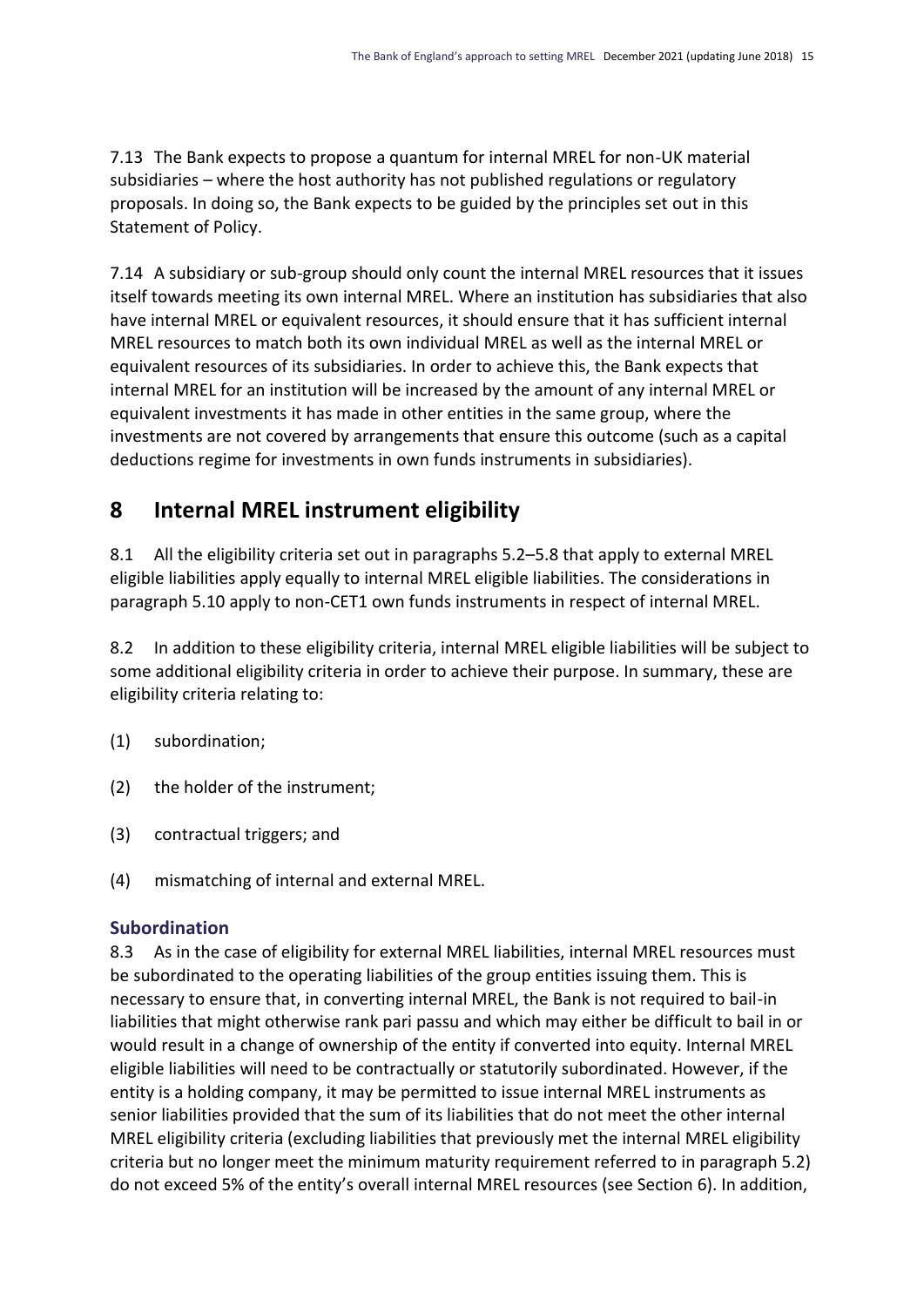the sum of those liabilities that do not qualify as internal MREL in each creditor class should not exceed 10% of the entity's internal MREL resources in that same creditor class.

#### **The holder of the instrument**

8.4 Institutions and groups should ensure that the issuance of internal MREL by a material subsidiary or sub-group credibly supports the resolution strategy and the passing of losses and recapitalisation needs to the resolution entity. Internal MREL eligible liabilities must be issued either directly or indirectly via other entities in the same resolution group to the parent resolution entity. The Bank generally expects to accept issuance indirectly to the resolution entity along the chain of ownership, as long as there are no technical obstacles to the resolution entity becoming exposed to losses through this chain. Direct issuance, or indirect issuance to the resolution entity that is not along the chain of ownership, could also be acceptable unless this poses a technical obstacle; for example, there are circumstances in which writing down or converting internal MREL could result in a change of control or if there were significant governance or tax issues as a result.

8.5 As part of resolution planning, the Bank will consider the extent to which subsidiaries' non-CET1 MREL resources are issued to group entities other than their direct parent in relation to their potential effects on a group resolution as well as on post-resolution restructuring options. The Bank will discuss the distribution of MREL resources generally with institutions as part of the process of setting MREL.

8.6 Internal MREL eligible liabilities should be issued internally from non-resolution entity subsidiaries. Where own funds instruments issued externally by a non-resolution entity subsidiary count towards that subsidiary's individual capital requirement, such instruments can count towards that subsidiary's individual internal MREL. The FSB's TLAC standard provides that such externally issued non-CET1 own funds instruments should not count towards internal TLAC from 1 January 2022. Institutions should consider whether the conversion to CET1 of externally issued non-CET1 own funds instruments counting towards MREL could lead to a change in control of a subsidiary. The Bank may consider any challenges to resolvability presented by such instruments as part of assessing institutions' resolvability, including, where relevant, through the Resolvability Assessment Framework. From 1 January 2022, outstanding non-CET1 own funds instruments issued from nonresolution entity subsidiaries to holders outside the group will not be eligible to count towards external or internal MREL.

#### **Contractual triggers**

8.7 Internal MREL eligible liabilities must be capable of being written down and/or converted to equity without or ahead of any use of stabilisation or (in the case of paragraph 8.8(b)) other statutory powers in relation to the entity which issues them.

8.8 As a general matter, the trigger for an internal MREL eligible liability will need to provide the Bank as resolution authority of the material subsidiary with the opportunity to direct an immediate write-down or conversion to CET1 of the instrument, to an extent (which could be in full) determined by the Bank at the time of the triggering, where: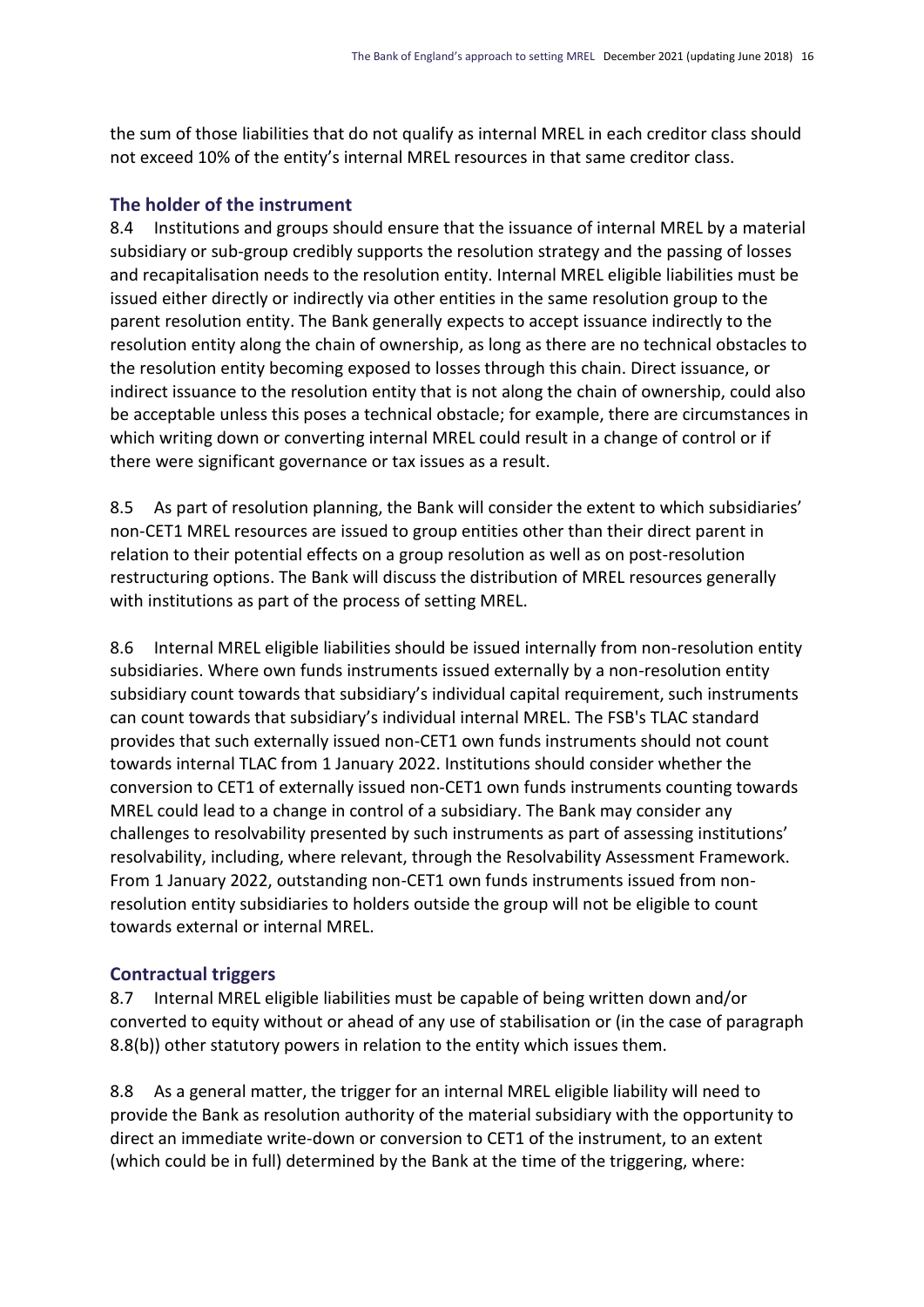- (a) any own funds instruments of the material subsidiary have been written down and/or converted into equity pursuant to any statutory or regulatory power linked to the financial condition or viability of the institution; provided that, in the case of eligible liability instruments issued by subsidiaries of non-UK groups, the Bank includes in its direction a statement that the home resolution authority has either consented or has not, within 24 hours of the Bank having given it notice, objected to the write-down or conversion; or
- (b) a resolution entity in the material subsidiary's group, which is a direct or indirect parent of the material subsidiary, is subject to resolution proceedings in the United Kingdom or elsewhere.<sup>1</sup>

8.9 The contractual trigger should provide the resolution authority of the material subsidiary with the opportunity to direct either a write-down or a conversion (as directed by the resolution authority) in the circumstances specified in paragraph 8.8 above. However, the contractual trigger may be limited to provide for only write-down or only conversion if institutions can demonstrate to the Bank that this credibly supports the group resolution strategy and the passing of losses and recapitalisation needs to the resolution entity. Institutions should consider whether the specification of only write-down or only conversion in the contractual trigger could pose a technical obstacle to resolution; for example, if there are circumstances in which writing down or converting internal MREL instruments could result in a change of control or significant governance or tax issues as a result. The Bank may consider any challenges to resolvability presented by the specification of contractual triggers as part of assessing institutions' resolvability, including, where relevant, through the Resolvability Assessment Framework.

8.10 With respect to non-CET1 own funds instruments, institutions should consider whether the absence of such contractual triggers, covering the circumstances described in (b) in paragraph 8.8 above could create difficulties for resolution. Such contractual triggers support the ability to co-ordinate the write-down and/or conversion of internal MREL instruments across other subsidiaries, where this is deemed helpful to supporting the group resolution, so that all relevant subsidiaries are well-capitalised. In cases (either outside or in the course of resolution proceedings)<sup>2</sup> where it is not possible to write down and/or convert the non-CET1 own funds instruments to CET1 using statutory powers, for example instruments governed by non-UK law where there is no statutory or contractual recognition of UK bail-in rules, the Bank may use its powers under section 3A of the Banking Act to direct relevant persons to address impediments to resolution, in particular through a direction to endeavour to renegotiate instruments under section 3A(4-5). The Bank may consider any challenges to resolvability presented by such instruments as part of assessing institutions' resolvability, including, where relevant, through the Resolvability Assessment Framework.

8.11 In the Bank's opinion, there is likely to be significant merit in including the contractual trigger features in a single 'umbrella' agreement. This approach has the benefit of providing

<sup>1</sup> 'Resolution proceedings' mean the exercise by the Bank of a stabilisation power under the Banking Act or a third country resolution action taken by a third-country resolution authority.

<sup>2</sup> Under sections 6A and/or 12A of the Banking Act.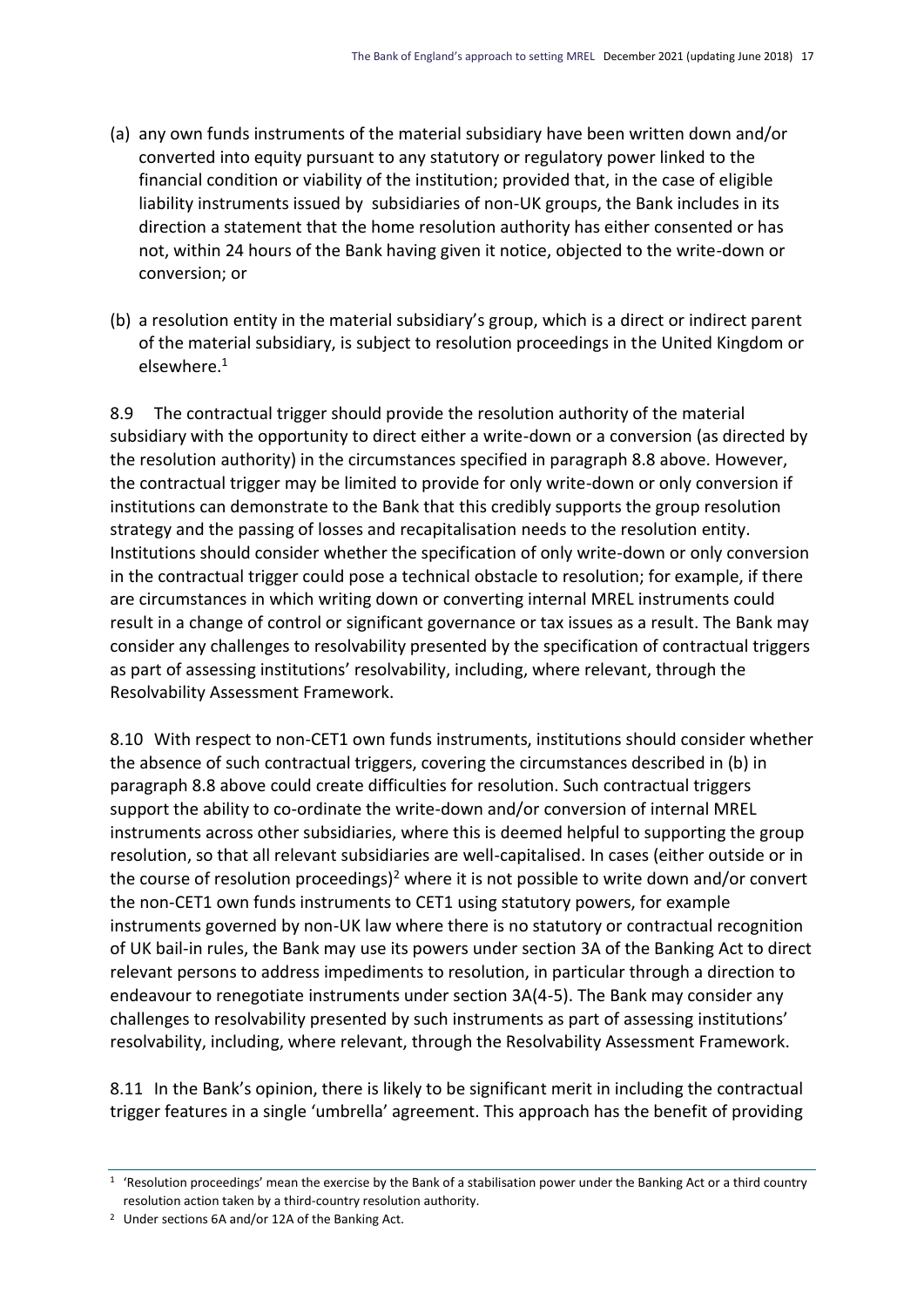greater simplicity, transparency and assurance on the circumstances under which a group's internal MREL or equivalent instruments in other jurisdictions will trigger.

8.12 The particular features of the contractual terms of an institution's internal MREL may depend on the group's or institution's resolution strategy and may require discussion between the group and the Bank. Having confirmed these features, the responsibility for ensuring that instruments, including own funds instruments, are eligible as MREL rests with the institution. Institutions should obtain independent legal advice on a liability's eligibility, and provide this to the Bank where required. Institutions are expected to notify the Bank where they do not intend to include the additional contractual provisions in own funds instruments. In line with the continuous resolvability assessment process and, where relevant, the Resolvability Assessment Framework, institutions will also be expected to demonstrate compliance with the eligibility criteria on request.

#### **Mismatching of internal and external MREL**

8.13 The Bank will periodically review the extent to which internal MREL resources of a material subsidiary differ in form – such as equity or debt, currency, maturity, interest rate, and other terms and covenants – from the MREL issued externally from the resolution entity where this may pose risks to the resilience and resolvability of the group. Institutions should notify the Bank if they expect there to be any material change in the form of their internal MREL resources. Institutions should not change the form of their internal MREL resources in any way, such as through cancellation or conversion to equity, that reduces the amount of MREL eligible liabilities, unless the Bank approves such a transaction.

8.14 Where the Bank identifies instruments, including those that are pari passu with internal MREL resources, or features or mismatches, that constitute an impediment to successful resolution, the Bank may consider using its powers under section 3A of the Banking Act to direct relevant persons to address impediments to resolvability. The Bank will consult with the competent authority on any actions that the Bank proposes to take under section 3A.

#### <span id="page-20-0"></span>**9 Transitional arrangements**

9.1 The MREL UKTS allows the Bank to determine an appropriate transitional period for an institution to reach its end-state MREL. The transitional period must be as short as possible.

9.2 End-state external MRELs (set in accordance with the methodology described in Sections 3 and 4 above) and internal MRELs (set in accordance with the methodology described in Section 7 above) will apply from the following dates, unless the Bank has notified institutions that a later deadline will apply to them:

- (a) 1 January 2022 for UK resolution entities of G-SIBs and D-SIBs, as well as material subsidiaries of G-SIBs or D-SIBs that are incorporated in the United Kingdom.
- (b) 1 January 2023 for UK resolution entities which are not G-SIBs or D-SIBs, as well as material subsidiaries of these institutions that are incorporated in the United Kingdom.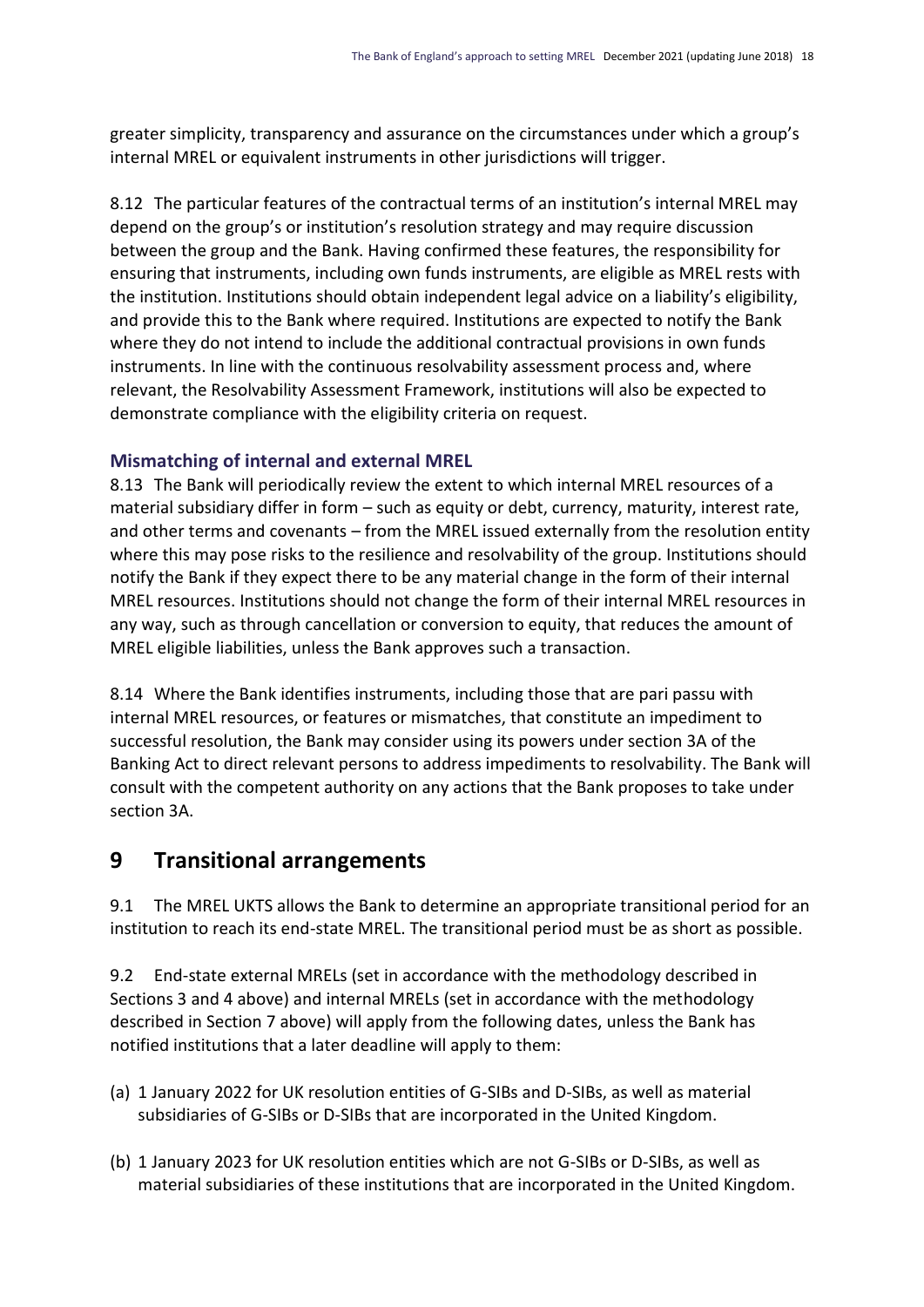9.3 The clean holding company requirements described in paragraph 6.3 will also apply from the same dates.

9.4 The Bank expects institutions to produce a plan for how they intend to meet their MRELs, and to discuss this plan with the Bank and the relevant competent authority (the PRA or the FCA) at the earliest possible opportunity. Relevant persons may also be asked to discuss their plans to meet clean holding company requirements with the Bank and the relevant competent authority (the PRA or the FCA).

9.5 As set out in the PRA's supervisory statement on the interaction of MREL and the capital framework, the PRA's policies on the interaction of MREL and capital buffers and Threshold Conditions apply with respect to both interim and end-state MRELs. Please consult Chapter 4 of the PRA supervisory statement for further details.

9.6 The MREL UKTS allows the MREL applicable to an institution to be reduced where that institution has entered resolution and been subject to stabilisation powers. This allows MREL resources to be 'used' in resolution and for the institution (or its successor entities) to rebuild these resources over time. The Bank expects to reduce the external and/or internal MREL applicable to an institution which has been resolved as necessary, such that the institution would not be in breach of MREL immediately following resolution.

9.7 Institutions and groups forecasting, at any point in time, that their total assets will exceed £15 billion in the following three years should inform the Bank. The Bank will notify each of these institutions of the point in time (T) at which their MREL transition will start, which will be determined on a case-by-case basis. The Bank may set T as a point in time at or after the time at which the institution expects to surpass £15 billion total assets, but would generally not expect to do so before it, other than in exceptional circumstances. Ordinarily, this would give institutions an effective three year notice period before their transition to MREL is expected to start. However, in setting T for any such institution, the Bank may also consider institution-specific factors including (but not limited to):

- (a) the institution's business model and its growth trajectory;
- (b) the funding structure of the institution, including the balance between retail and wholesale funding;
- (c) whether the institution provides critical economic functions, including the impact and substitutability of functions provided; and
- (d) potential disruption caused by the insolvency of the institution.

In addition:

 in exceptional cases where an institution experiences growth far beyond its initial projections, such as following a merger or acquisition, the Bank may bring forward T to an earlier point in time; and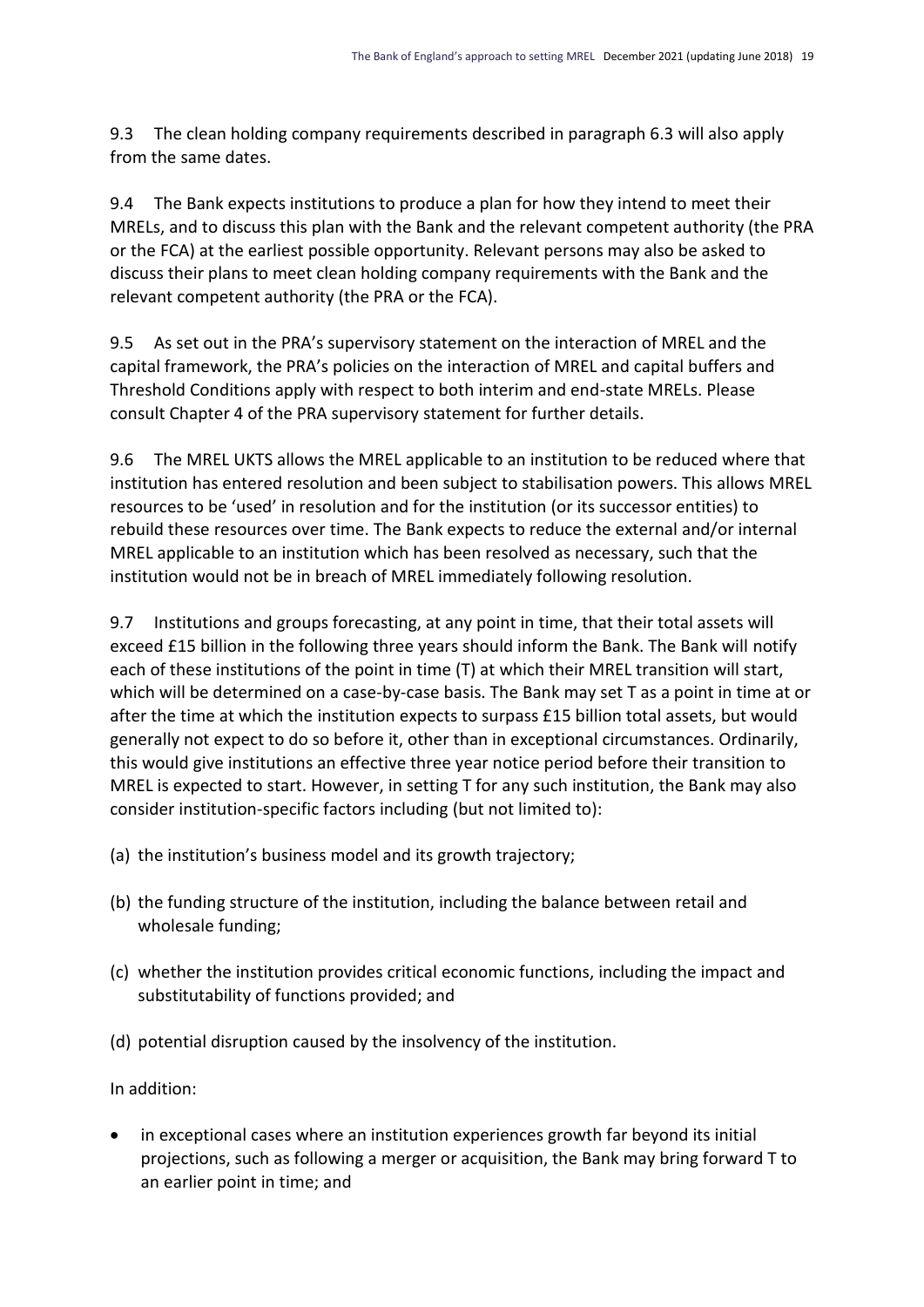institutions which had not been set a T, but which exceed the £15 billion-£25 billion total assets threshold as a result of merger or acquisition, can expect to be set a T that may be less than three years in the future if the resulting institution is significantly above that threshold.

Determination of T will be a judgement for the Bank to exercise, taking into account the factors above to the extent the Bank considers appropriate in the individual case.

9.8 The Bank will also notify each institution of the indicative MRELs that will likely apply to it as it transitions into end-state MREL. These are expected to be set according to either a three-step or a two-step approach as follows, chosen in the case of each institution at the Bank's discretion:

#### **Three-step approach**

- (1) Step 1 (T + 2 years): two years after an institution enters the MREL transition, MREL steps up to P1+P2A + 33%x(P1+P2A);
- (2) Step 2 (T + 4 years): two years after Step 1 (ie four years after T), MREL steps up to P1+P2A + 66%x(P1+P2A); and
- (3) Step 3 (T + 6 years): two years after Step 2 (ie six years after T), MREL steps up to its end-state of 2x(P1+P2A).

#### **Two-step approach**

- (1) Step 1 ( $T + 3$  years): three years after an institution enters the MREL transition, MREL steps up to P1+P2A + 50%x(P1+P2A); and
- (2) Step 2 ( $T + 6$  years): three years after Step 1 (ie six years after T), MREL steps up to its end-state of 2x(P1+P2A).

9.9 In addition to the stepped approach outlined above, once an institution that has been set an external MREL has entered its MREL transition, it may request a maximum of two additional years of transition time (the flexible add-on), which may be granted, in full or in part, and in more than one block of time, at the Bank's discretion. In deciding whether or not to grant any such add-on, the Bank may consider a number of factors which may justify an extension in the context of the Bank's objectives and legal obligations, including the obligation that the transitional period for an institution is as short as possible. These include:

- (a) whether the institution has taken all necessary steps and actions to meet its target by the relevant deadline, including whether it has already benefitted from an add-on;
- (b) whether there is market dislocation which impacts capital markets issuance conditions; and
- (c) whether the institution's business model faces idiosyncratic challenges which justify an extension.